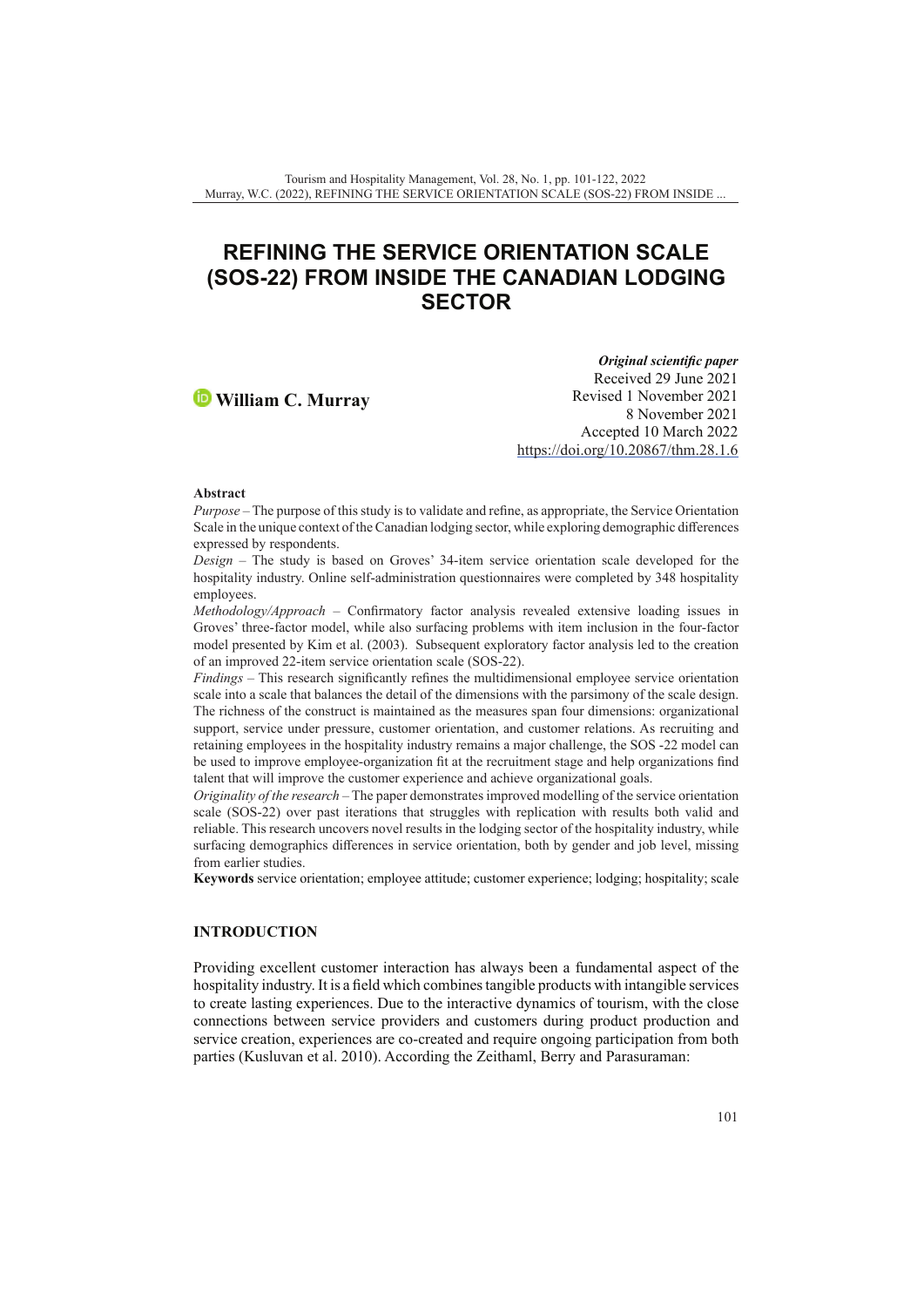"Quality in services is not engineered at the manufacturing plant, then delivered intact to the consumer... In most services, quality occurs during service delivery, usually in an interaction between the customer and contact personnel of the service firm. For this reason, service quality is highly dependent on the performance of employees, an organizational resource that cannot be controlled to the degree that components of tangible goods can be engineered." (1988, 35).

It is not surprising to find research emphasizing how the service orientation of hospitality employees is critical for success within service operations (Hennig-Thurau 2004; Bitner, Booms and Tetreault 1990). Service orientation has been defined as, "a set of attitudes and behaviours that affects the quality of the interaction between the staff of any organization and customers" that demonstrate a "disposition to be helpful, thoughtful, considerate, and cooperative" (Hogan et al. 1984, 167). From an operational management perspective, positive employee service behaviours have been found to improve the quality of service perceived by customers (Kim 2011), as well as increasing overall customer satisfaction (Pizam, Shapoval and Ellis 2016). Guest satisfaction has also been linked to value perceptions crafted by customers (Worsfold et al. 2016) and an antecedent to a guest's intention to return as a future customer (Susskind, Kacmar and Borchgrevink 2018). When viewed from the perspective of managing talent, positive customer orientation traits have been shown to favourably moderate the negative impacts of stress on employee engagement and lessen turnover intentions (Babakus, Yavas and Karatepe 2017; Dusek et al. 2014). Positive employee service orientation has also been indirectly connected to increased retention, through increases in both job satisfaction and organizational commitment (Kim et al. 2005).

It would then appear to be quite valuable for there to be a clear and replicable measure for which to gauge an employee's service orientation. Yet, service orientation continues to be unpacked with a variety of tools, varying in degrees of depth, range, and quality. Dimensions within the larger construct of service orientation fluctuate widely, ranging from 10 dimensions in work conducted within the retail service field (Lytle, Hom and Mokwa 1998) down to 3 dimensions found in various foodservice studies (Groves 1992; Dienhart et al. 1991). Lytle's work (1998) takes on an operational focus to explore how organizations may be able to positively influence the service orientations held by employees through the application of policies and p rocedures.

This was the intention around the scale designed by Groves (1992) – to enrich our understanding of the service orientations held by workers in the hospitality industry, as measured through their attitudes. Yet, revisitation of Groves' work within the foodservice industry, which was the original context for his study, has challenged the both the found dimensions and measurement items included (Kim et al. 2003). Furthermore, it appears that prior research shows conflicting impacts around the influence of demographical characteristics on customer service orientation. Whereas Groves (1992) showed differences by gender, results found by Kim et al. (2003) were not able to duplicate these gender differences. Additionally, calls have been made for the need to explore the dimensionality of service orientation characteristics beyond the foodservice field (Kim 2011). Scale development from Dienhart et al. (1991; 1992) through Kim et al. (2005) have all made attempts to validate a measure of service orientation through the lens of restaurant employees, while the hospitality industry encompasses a variety of operations outside of foodservice.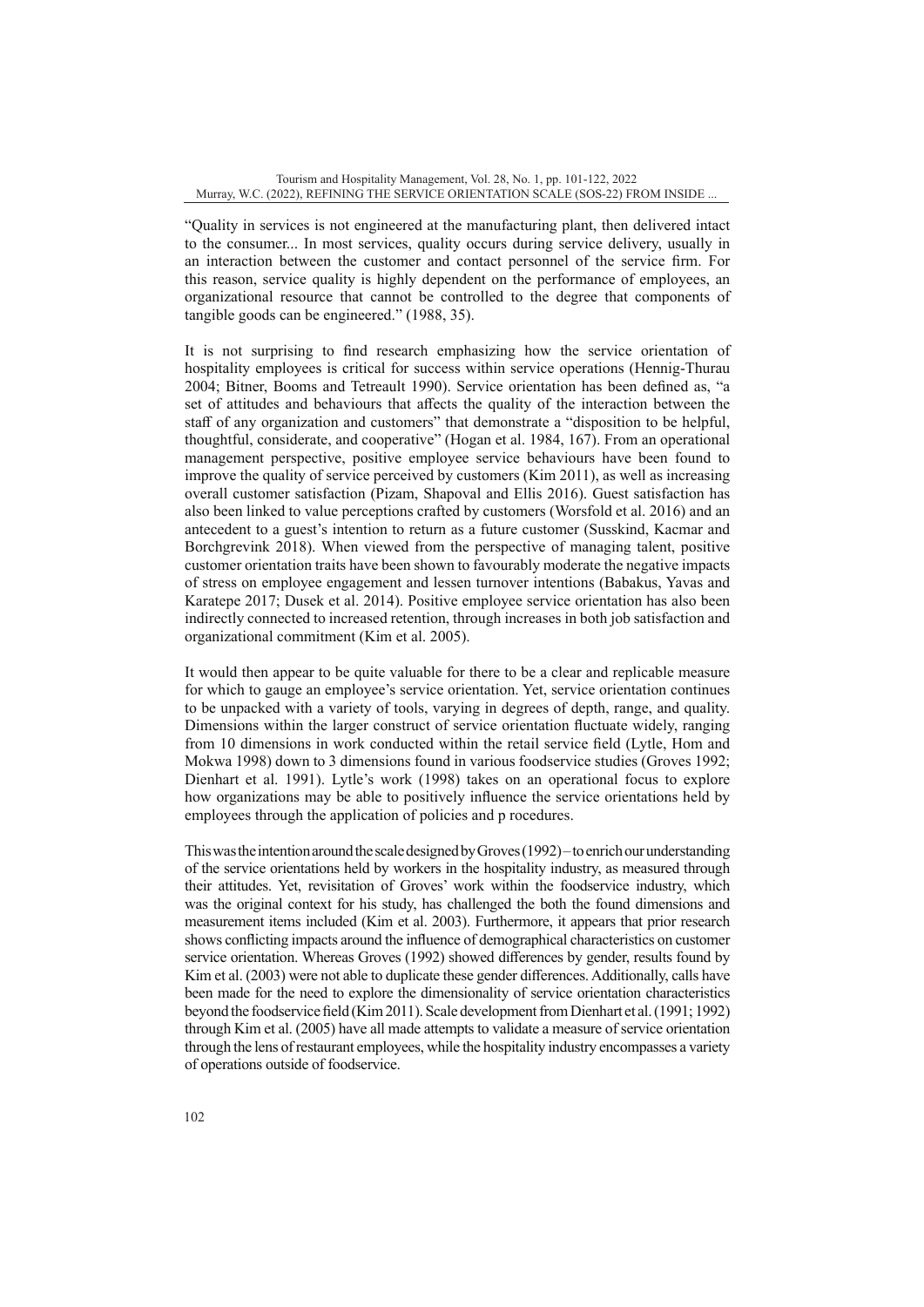This was the intention around the scale designed by Groves (1992) – to enrich our understanding of the service orientations held by workers in the hospitality industry, as measured through their attitudes. Yet, revisitation of Groves' work within the foodservice industry, which was the original context for his study, has challenged the both the found dimensions and measurement items included (Kim et al. 2003). Additionally, calls have been made for the need to explore the dimensionality of service orientation characteristics beyond the foodservice field (Kim 2011).

The main focus of this research study was to examine service orientation of hotel employees within the Canadian tourism sector, with the goal of validating the service orientation model originally design by Groves (1992), subsequently altered by Kim(2003). From this analysis, a new multi-dimensional service orientation instrument is proposed which is both balanced and streamlined in design. The effects of employee demographical characteristics on an employee's service orientation was also investigated, with a small number of significant differences surfacing by gender and job position.

# **1. LITERATURE REVIEW**

This literature review explores research surrounding the reliable measurement of the service orientation construct over the last 40 years. As a validated construct, service orientation remains in the early stages of understanding. Prior to 1980, ABI/Inform database only shows 20 published journal articles mentioning the term 'service orientation', with none proposing a reliable measurement scale or instrument. Very little formal work had been undertaken to formally unpack the characteristics and dimensions of employee service orientation. Reviewing hospitality sector-specific literature within the Hospitality & Tourism Complete database, some of the first attempts to capture employee service orientation was completed in the mid-1990s. This early work focused on validating the small amount of a priori research conducted in other sectors (Cran 1994). In his exploration, Cran stated that "given the contemporary business focus on customer service and the recognition of the critical role of front-line employees [it was quite surprising that] more effort has not gone into the identification and assessment of service orientation prior to selection" (1994, 43). Nearly fifteen years later, there remained a paucity of work responding to Cran's call for additional research, with Teng and Barrows stating that "service orientation (has) received little attention by hospitality researchers, especially in the recent decade" (2009, 1416).

Although several researchers have surfaced service orientation within their studies, it has often been achieved by applying a few questions as a surrogate for the full construct measure. Susskind, Kacmar and Borchgrevink (2003) moved past validated scales, instead creating eight items to study service orientation, with their data only supporting five of those questions. Smith et al. (2012) selected just five items from the service orientation scale developed twenty years earlier (Dienhart et al. 1992). In one study, Lee and Ok (2015) sought to explore employee attitudes towards service with six items, only one of which was drawn from extant literature (Butcher 1994). Just a few years later, Lee et al. (2018) opted to use a 12-item dispositional service orientation scale proposed by Brown et al. (2002) but found only nine items to sufficiently load in a unidimensional outcome. Donavan, Brown and Mowen (2004) did attempt to explore service orientation multi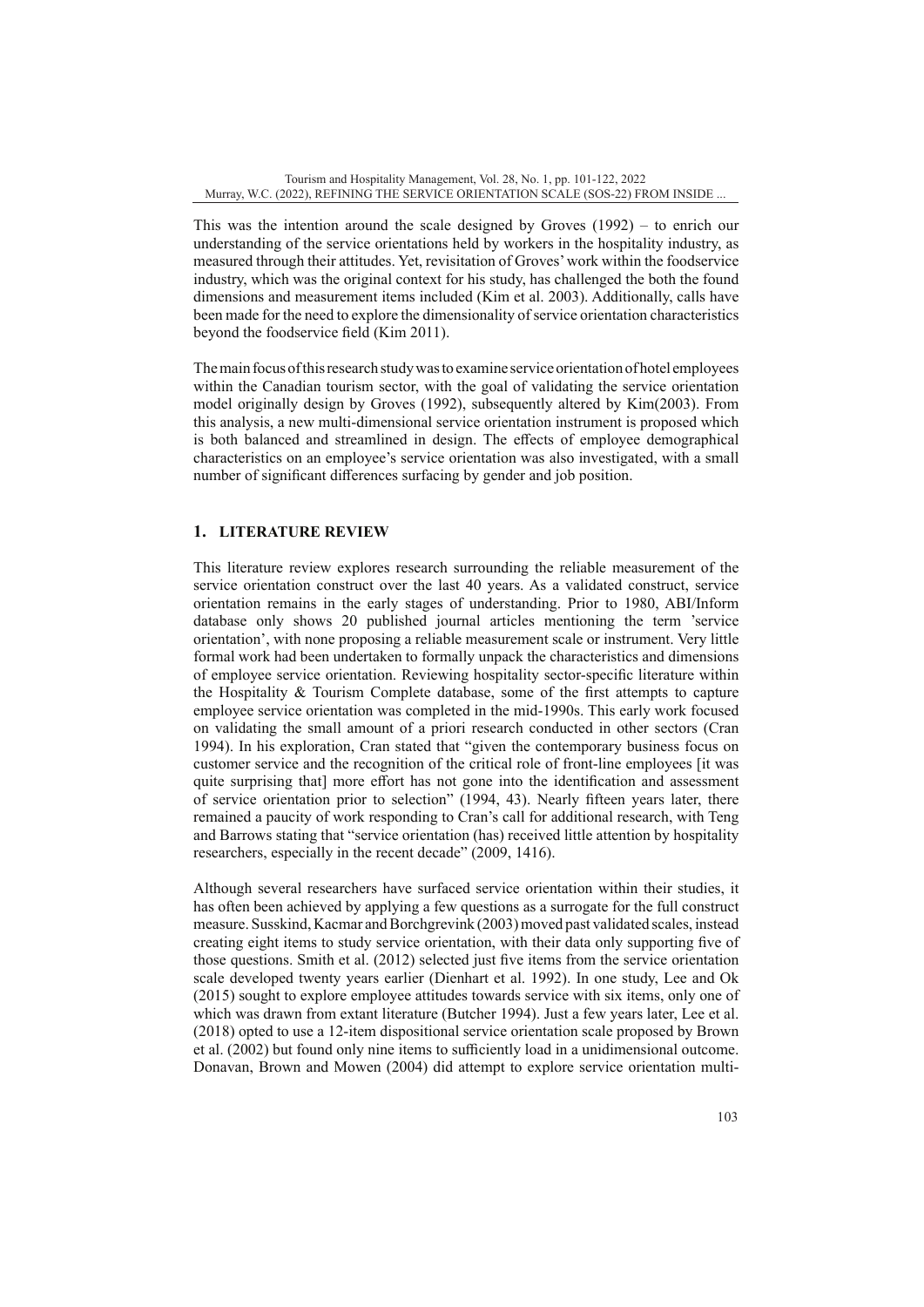dimensionally; however, their 13-item measure spread across four dimensions failed to gain traction as a replicable model, although recently some researchers exploring the service worker and customer interactions (Fellesson and Salomonson 2020) borrowed five of the 13 items initiated in Donavan's work. When utilized in a study to examine the effects of personality traits on service orientation with Turkish undergraduate students, all 13 items failed to align to Donavan's four dimensions, instead collapsing unidimensionally (Köşker, Unur and Gursoy 2019).

To view service orientation through a clear lens, there is value returning to the origins of the research. Early work conducted to understand the personal attitudes that employees have about service began in the healthcare field approximate 40 years ago. After completing an exhaustive search of existing work, Hogan, Hogan and Busch expressed that, "we could find no existing measures that adequately assess service orientation" (1984, 168). They sought to fill this gap in stages (Hogan 1983), by developing a larger measurement tool that might shed psychological insight into self-reported personality traits of employees, from which came the Hogan Personality Inventory (HPI). The HPI was an extremely rich and detailed tool, originally containing 310 items that capture six scales (intelligence, adjustment, prudence, ambition, sociability, and likeability), within which were 45 distinct homogeneous item composites (Hogan et al. 1984). This was followed by a more practical effort to improve employee hiring practices through increased understanding of an individual's personality and attitudes towards service, leading to the development of a more tightly focused index.

When developing their index, Hogan et al. (1984) included employee characteristics such as courteousness, consideration of others, high awareness of the needs of others, and strong interpersonal communication skills. In total, their initial design to surface service attitudes held by workers contained 92-items along 14 composite indices derived from the HPI; they called this the Service Orientation Index (SOI). Subsequent studies uncovered associations in some underlying characteristics in service orientation that included the ability to cope with normal life challenges (adjustment), an employee's likeability, and the lack of hostile feelings when under stress (prudence) (Cran 1994; Dale and Wooler 1991). Some researchers have challenged the limited nature of looking solely at personality traits, noting that external environmental factors, such as the organizational policies, culture and role restrictions, could have strong contextual influences on how employees construct and reconstruct their orientations (Cran 1994; Solomon et al. 1985).

Drawing together the initial personality traits presented by Hogan et al. (1984) while taking into account the contextual pressures surfaced by Solomon et al. (1985), Dienhart, Gregoire and Downey (1991) explored the construct of service orientation from the perspective of employees working in the high-context field of the hospitality industry. The ideation phase of their work was grounded in the concepts surfaced by previous work in financial institutions (Schneider et al. 1980) and the healthcare field (Hogan et al. 1984). However, they chose to veer away from the extremely large number of items contained within the SOI (Hogan et al. 1984). Instead of building on past indices, they started their own methodological exploration of service characteristics by grounding their work in direct consultation with foodservice industry executives as well as their collective personal experiences in the hospitality field. This resulted in a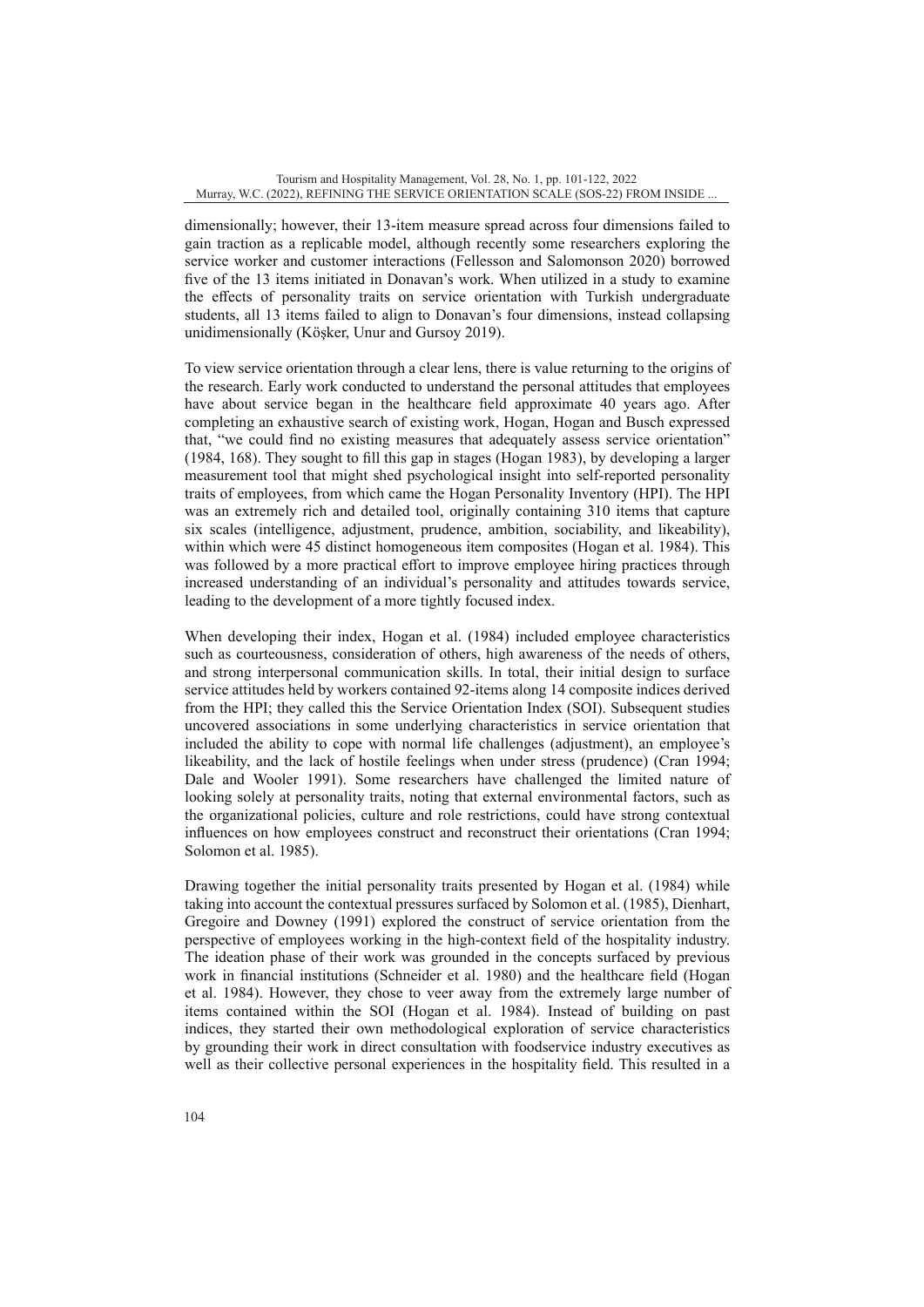more concentrated focus around nine key service-focused areas. Questions in each of these areas were then developed and presented to 852 workers and 309 managers in the restaurant field. Results found that the initial nine areas condensed into three distinct factors: organizational support, customer focus, and service under pressure.

Groves (1992) was encouraged by their exploration into the characteristics of service orientation within the hospitality field and proceeded to build upon their work in his doctoral dissertation. Focusing on the restaurant industry, Groves identified 34 items of service orientation that also divided into a similar set of three factors (Yen, Yeh and Lin 2016): organizational support, customer focus, and providing service under pressure. These dimensions brought together the idea of service orientation as a combination of individual traits (Hogan et al. 1984), as captured in the lens of customer focus, with the influences of situational and environmental variables, found in the positive aspects of organizational support and negative impacts of service under pressure (Solomon et al. 1985). The integrative approach to understanding service orientation as an interaction of the individual within the context of their environment has ongoing support in the extant literature (Donavan, Brown and Mowen 2004; Dienhart et al. 1992).

However, replication and validation of Groves' three factor service orientation scale has proved problematic in item loading and dimensionality attempts at replication (Kim et al. 2003). While some studies (Kim, et al. 2005) have been able to retain item loading onto the original three dimensions established by Groves, this was only accomplished by removing approximately 74% of the original measurement items, or 25 of 34 questions. This deep cut into the individual measures deeply reduced the richness, leaving, for example, only 2 items to represent customer focus and just a single item to capture service under pressure.

Some others have had better success teasing out a four factor model, with organizational support and service under pressure holding consistent while the interpersonal traits of employees divided into two areas: customer focus and prior customer relationships (Kim et al. 2003). In this case, 50% of the original items were removed; however, at least three items fell into each factor. Kim (2011) applied this shortened 17-item scale in a subsequent project and, although results confirmed earlier work, the exclusion of Groves' original 34-items om Kim's study made it impossible to verify whether Groves' fuller model held consistent over time and across studies.

Clearly, there remain inconsistencies in research to date and challenges in replication. Although a multi-dimensional approach to understanding an employee's attitudes towards service has shown rich results, the aspects of these dimensions and which measurement items best capture them within various scales has varied across studies. The purpose of this current study is to push deeper into our knowledge of service orientation dimensionality from an employee perspective by revisiting the various attempts to validate Groves scale (Kim et al. 2003, 2005; Groves 1992) while attempting to retain a sufficiently rich measurement tool that provides practical value for industry application. This review of the extant literature clearly shows inconsistencies in prior measurement scales which serves that the primary intention for this study, as presented in the following sections. The current study's focus is on presenting an improved, validated multi-dimension scale which confidently captures the service orientation held by employees.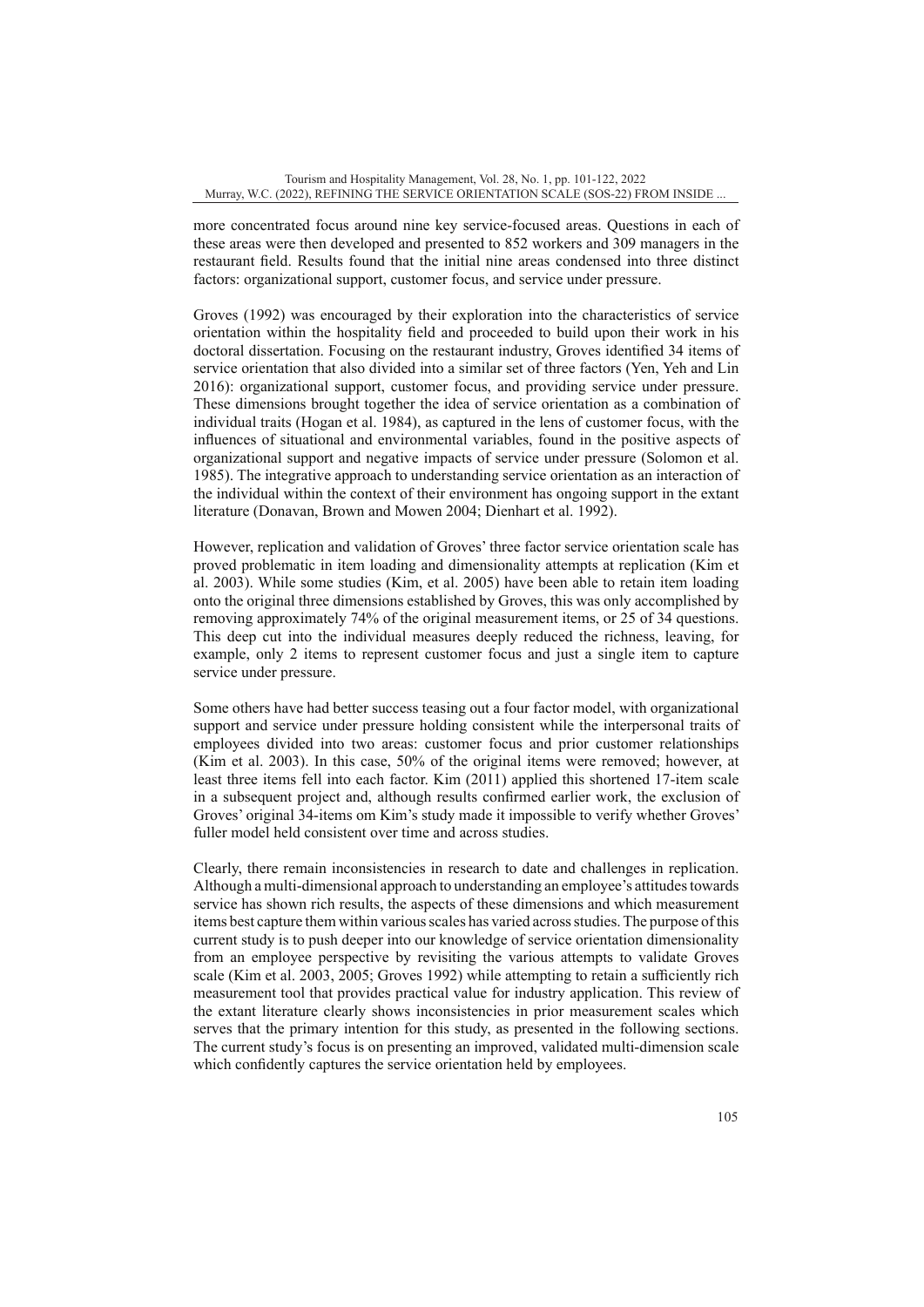# **2. RESEARCH METHODOLOGY**

### **2.1. Sample**

In this study, 348 individuals working in the Canadian lodging industry participated. Data was collected in 2016 directly from lodging properties and through panel collection with Qualtrics. A series of independent t-tests comparing means between respondents gathered directly from industry and through Qualtrics panel services showed no significant differences between means, validating the blending of data from two different methods. All data was collected through the Qualtrics online survey tool. Senior managers at 12 Canadian hotel properties distributed an invitation to participate to all their employees through their internal communication system, adopting a census approach. Panel data collection targeted applied inclusion criteria to only reach respondents who were currently working in the Canadian lodging industry at the time they completed the survey. To confidently complete factor analysis, Comrey and Lee (1992) noted that a sample size exceeding 300 is considered good. Meyers, Gamst and Guarino (2006) held that a strong sample target ratio should be 10 participants per variable, with a lower ratio could be allowed as the number of variables rise. As all 34 variable items from Groves' original index were included, the resulting sample of 348 participants exceeds all requirements for an examination through factor analysis.

| $N = 348$      |                                | Frequency | Percent  |
|----------------|--------------------------------|-----------|----------|
| Gender         | Male                           | 134       | 38.5%    |
|                | Female                         | 212       | 60.9%    |
|                | Other                          | 2         | $0.6\%$  |
| Age            | Under 31 years old             | 161       | 46.3%    |
|                | 31-40 years old                | 83        | 23.9%    |
|                | 41-50 years old                | 56        | $16.1\%$ |
|                | Older than 50 years            | 48        | 13.8%    |
| Position       | Line employee                  | 168       | 48.3%    |
|                | Supervisory                    | 68        | 19.5%    |
|                | Managerial                     | 80        | 23.0%    |
|                | Executive                      | 32        | $9.2\%$  |
| Income         | Less than $$20,000$ p.a.       | 52        | 14.9%    |
|                | Between \$20,000 & 40,000 p.a. | 156       | 44.8%    |
|                | Between \$40,000 & 60,000 p.a. | 77        | 22.1%    |
|                | Greater than \$60,000 p.a.     | 63        | 18.1%    |
| Education      | High school                    | 96        | 27.6%    |
| (highest level | Vocational school              | 26        | $7.5\%$  |

# Table 1: **Participant Demographic Breakdown**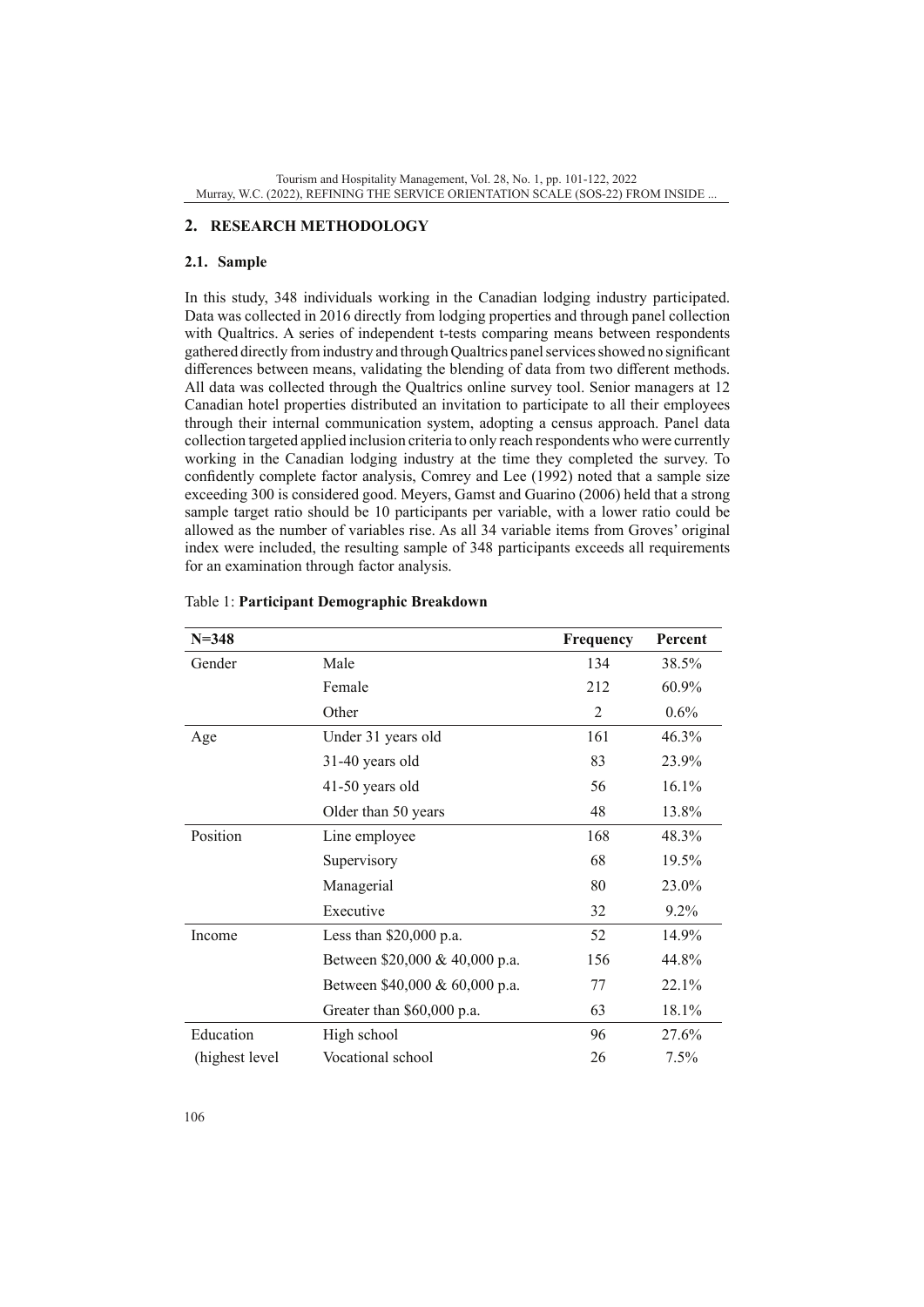| Murray, W.C. (2022), REFINING THE SERVICE ORIENTATION SCALE (SOS-22) FROM INSIDE |                             |     |          |  |
|----------------------------------------------------------------------------------|-----------------------------|-----|----------|--|
|                                                                                  |                             |     |          |  |
| completed)                                                                       | College (diploma)           | 111 | 31.9%    |  |
|                                                                                  | University (degree)         | 91  | 26.1%    |  |
|                                                                                  | Graduate degree             | 24  | $6.9\%$  |  |
| Length of Service                                                                | Less than 1 year            | 71  | 20.4%    |  |
| (with current                                                                    | Between 1 -2 years          | 58  | $16.7\%$ |  |
| organization)                                                                    | Between 2 - 5 years         | 90  | 25.9%    |  |
|                                                                                  | Between 5 - 10 years        | 65  | 18.7%    |  |
|                                                                                  | Greater than 10 years       | 64  | 18.4%    |  |
| Employment                                                                       | Full time (> 30 hours/week) | 290 | 83.3%    |  |
| Status                                                                           | Part time (< 30 hours/week) | 48  | 13.8%    |  |
|                                                                                  | Seasonal only               | 10  | $2.9\%$  |  |

Tourism and Hospitality Management, Vol. 28, No. 1, pp. 101-122, 2022

### **2.2. Instrumentation**

The service orientation instrument utilized was the 34-item scale designed by Groves (1992). This scale contained nine items exploring organizational support (OS) which were all written in the positive direction, 12 items looking at service under pressure (SUP) that were all composed in the negative direction, and 13 items for customer focus (CF) which had seven questions worded in the positive direction and six in the negative direction. To analyse the scale, individual measurement items were recoded as necessary so that directionality was consistent, and interpretation was clearer.

### **2.3. Analysis**

The analysis of this scale seeks to answer two questions in relation to past work (Kyriazos and Stalikas 2018). First, can the factors be explained within distinct variables and, second, are the factors correlated investigated against results found first by Groves (1992) and subsequently refined by Kim et al. (2005). To complete this, confirmatory factor analysis (CFA) was applied to validate results against each of the two prior studies respectively. With outcomes failing to provide reliable, replicable results, exploratory factor analysis (EFA) was then used to establish both where and how the measures within the original 34-items fall into various latent variables. The intercorrelations of items was also be tested to ensure discovered variables were reliable between each other within the construct of service orientation.

## **3. RESULTS**

# **3.1. Demographic Details**

Table 1 shows the breakdown across demographics. A total of 134 of respondents identify as males (38.5%), 212 as female (60.9%), with 2 individuals identifying as other  $(0.6\%)$ .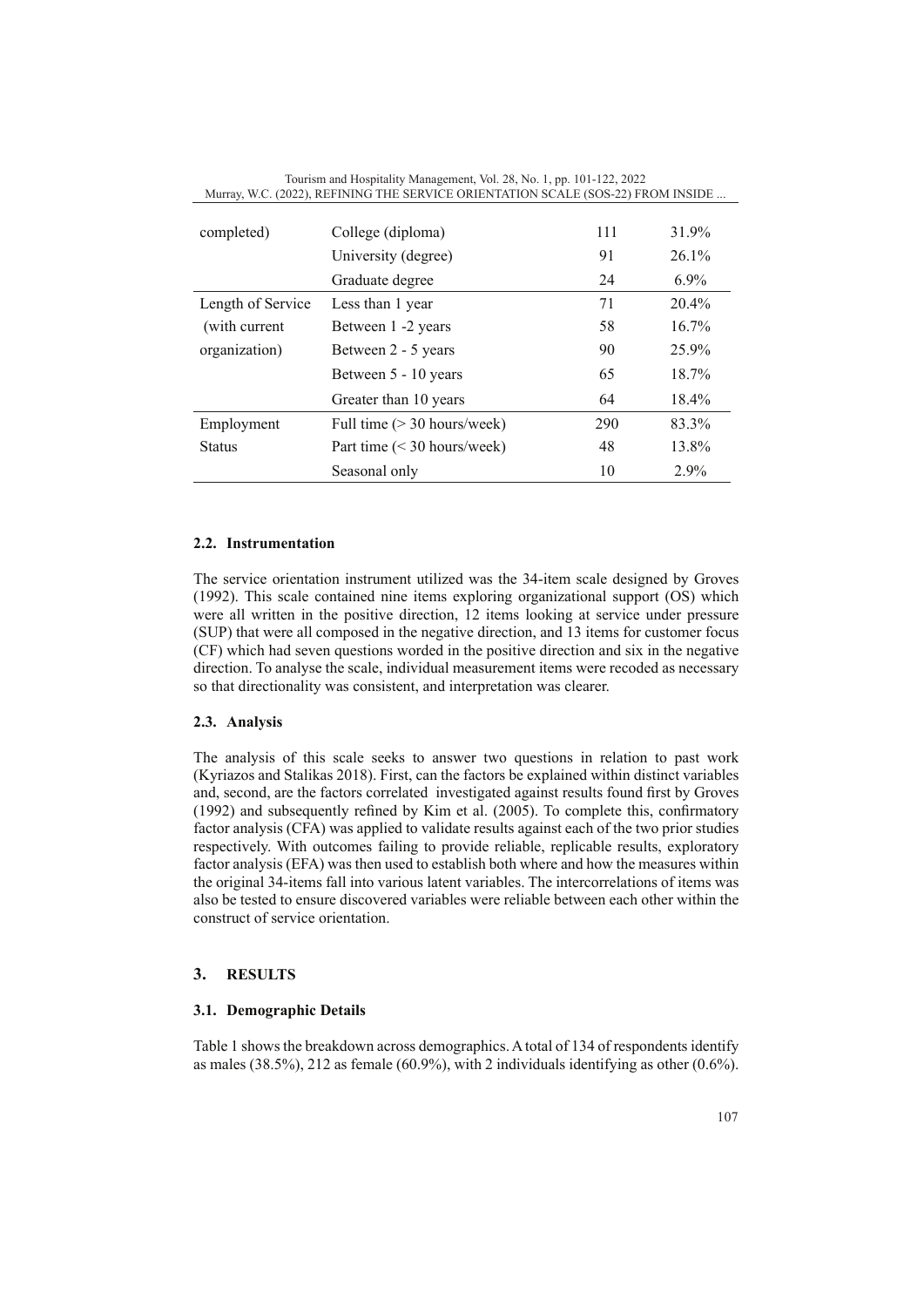Subjects range in age, with 46.2% of respondents representing people 30 years old or younger, 40.0% between 31 and 50 years old, with those over 50 years of age representing the remaining 13.8%. Nearly half of respondents (48.3%) work as line employees, many directly in contact with customers. Just over one third of subjects (38.8%) earn less than \$30,000 each year, with another 43.1% earning between \$30,000 and \$60,000. The majority of subjects (83.3%) are employed full time, working over 30 hours each week. While 20.4% of respondents have only worked for their current organization for less than a year, 42.6% have worked between 1 and 5 years with their company, with 37.1% of all participants having stayed with their organization for over 5 years.

| <b>Dimension</b>       | <b>Items</b> | Groves<br>(1992) | Kim et al.<br>(2003) | <b>Current</b><br><b>Study</b> |
|------------------------|--------------|------------------|----------------------|--------------------------------|
| Organizational Support | 9            | 0.77             | 0.69                 | 0.81                           |
| <b>Customer Focus</b>  | 13           | 0.77             | 0.67                 | 0.74                           |
| Service Under Pressure | 12           | 0.80             | 0.76                 | 0.86                           |

Table 2: **Internal reliability of 3-dimension SOS model (Cronbach's Alpha)**

# **3.2. Employee Service Orientation Factors**

# 3.2.1. Reliability

The questions regarding organizational support and service under pressure initially remained written in their respective positive and negative directions, as these were internally consistent. Reliability coefficients of the original 34 items produced a Cronbach's alpha of 0.57. However, when the directionality of all items was transformed to a positive direction, the alpha score increased to 0.89, satisfying the 0.70 standard for internal reliability (Taber 2018).

# 3.2.2. CFA of Prior Models

Prior studies have focused on the examination of reliability at the dimensional level established by Groves (1992). Table 2 compares the internal consistencies found by dimension of this study compared against past work (Groves 1992; Kim et al. 2003). Alpha levels for organizational support, customer focus, and service under pressure of 0.81, 0.74, and 0.86 respectively demonstrate dimension reliability levels which are slightly stronger in most areas than previous studies. The three dimensions also demonstrated strongly significant Pearson correlations between each other, indicating good dimension convergent validity within the scale. Reviewing the individual inter-item relationships, no pairs within the 34 items were found to have correlations exceeding 0.80, indicating no issues involving multicollinearity (Field 2013). Inter-item reliability within the dimensions of organizational support and service under pressure were all significant. However, 8 of 13 items within the customer focus dimension demonstrated insignificant inter-item correlations between 1 and 3 other items, indicating discriminate validity pressures and high potential for dimensionality challenges.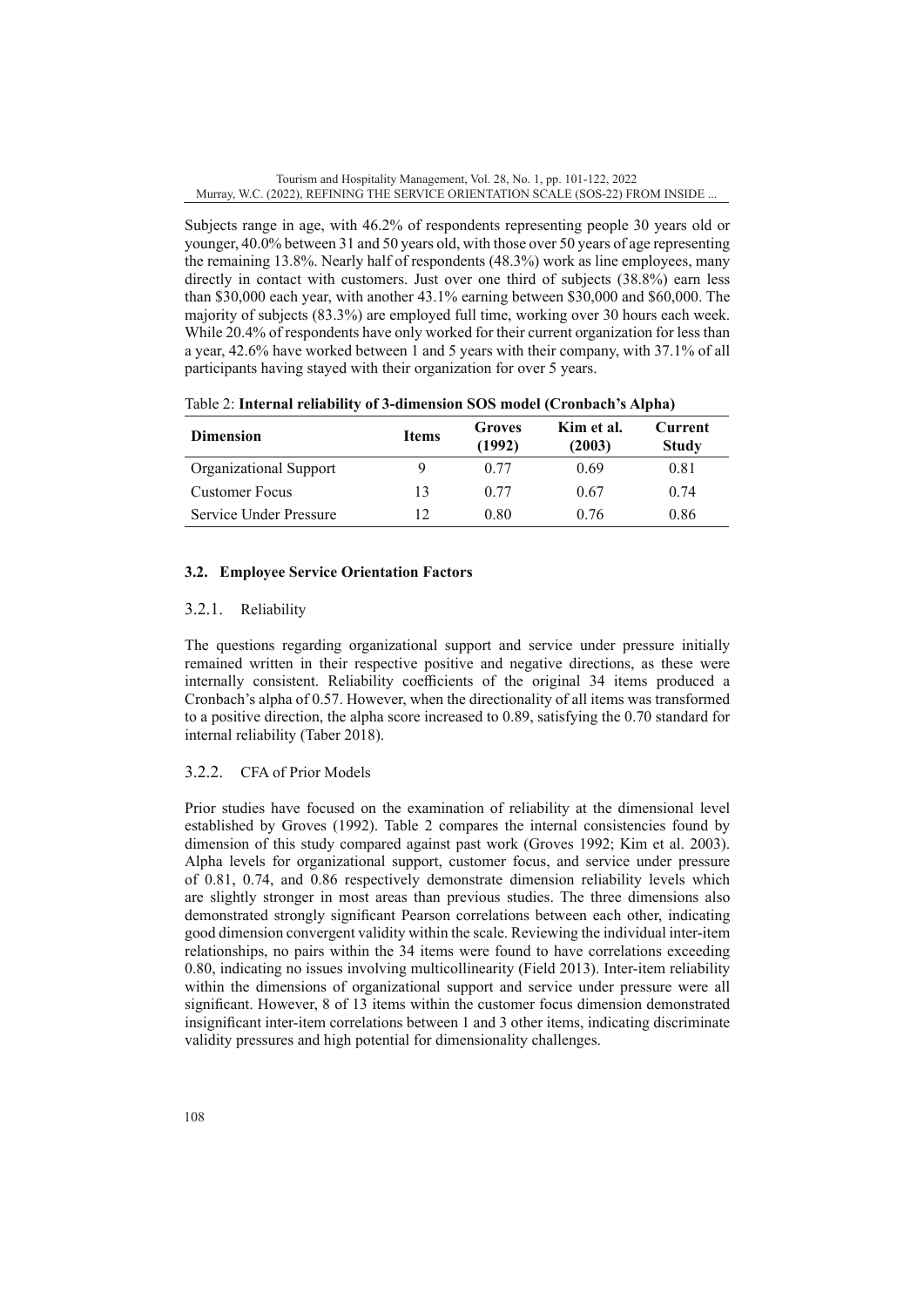Data was evaluated into a 3-dimensional service orientation scale, as established by Groves (1992), using AMOS 26.0. Standardized estimate loadings are shown in Table 3. Goodness of fit indexes indicated that the original model was less than suitable for the new observed data. While the RMSEA value of 0.075 fell just within the range of acceptable fit (Brown and Cudeck 1993), GFI and CFI values were 0.780 and 0.737 respectively, thereby failing to meet the accepted inclusion level of 0.90 (Joreskog and Sorbom 1984; Bentler 1990) for good fit. Construct validity was assessed with factor loadings above 0.45 (Comrey and Lee 1992), with 13 of the original 34 measurement items within Groves' model lacking sufficient factorial weight.

Kim et al. (2003) also found challenges with the model fit proposed by Groves' and, through their study in Korean foodservice, proposed a 4-dimension model with only 17 of the original items. They found four items held to the dimension of organizational support and six held to the dimension of service under pressure. However, the original dimension of customer focus proposed by Groves was divided in two distinct factors by Kim et al. (2003) that of customer focus (CF) and prior customer relationships (PCR). When the current data was evaluated against this 4-dimension model, problems surfaced within the standardized estimate loadings of the dimensions (shown in Table 4), and goodness

| Items $(34)$                                                                                                                          |      | <b>Factor Loadings</b> |   |  |
|---------------------------------------------------------------------------------------------------------------------------------------|------|------------------------|---|--|
|                                                                                                                                       | 1    | 2                      | 3 |  |
| Service under pressure (SUP)- 12 items                                                                                                |      |                        |   |  |
| X23 We often get too busy to pay proper attention to the customer                                                                     | 0.82 |                        |   |  |
| X22 At peak times, we often find ourselves forgetting service                                                                         | 0.79 |                        |   |  |
| X11 We are often too busy to cater to the customer                                                                                    | 0.76 |                        |   |  |
| X8 At peak hours, it is so busy that we cannot provide excellent custom-<br>er service                                                | 0.71 |                        |   |  |
| X3 We have too many customers, making it difficult to provide good<br>service                                                         | 0.68 |                        |   |  |
| X15 A busy time can spoil good customer service                                                                                       | 0.65 |                        |   |  |
| X9 Customers become real "nags" when we are busy                                                                                      | 0.62 |                        |   |  |
| X25 Sometimes my smile slips when we are busy                                                                                         | 0.56 |                        |   |  |
| X26 Often customers try to tell me what my job should be                                                                              | 0.44 |                        |   |  |
| X13 I dislike this job when the customer is unhappy                                                                                   | 0.37 |                        |   |  |
| X31My manager expects us to follow routine procedures (e.g. cleaning)<br>even if it means giving less than excellent customer service | 0.34 |                        |   |  |
| X24 The manager pushes us to go-go-go when we get too busy                                                                            | 0.25 |                        |   |  |

#### Table 3: **CFA model-fit test against Groves' (1992) design**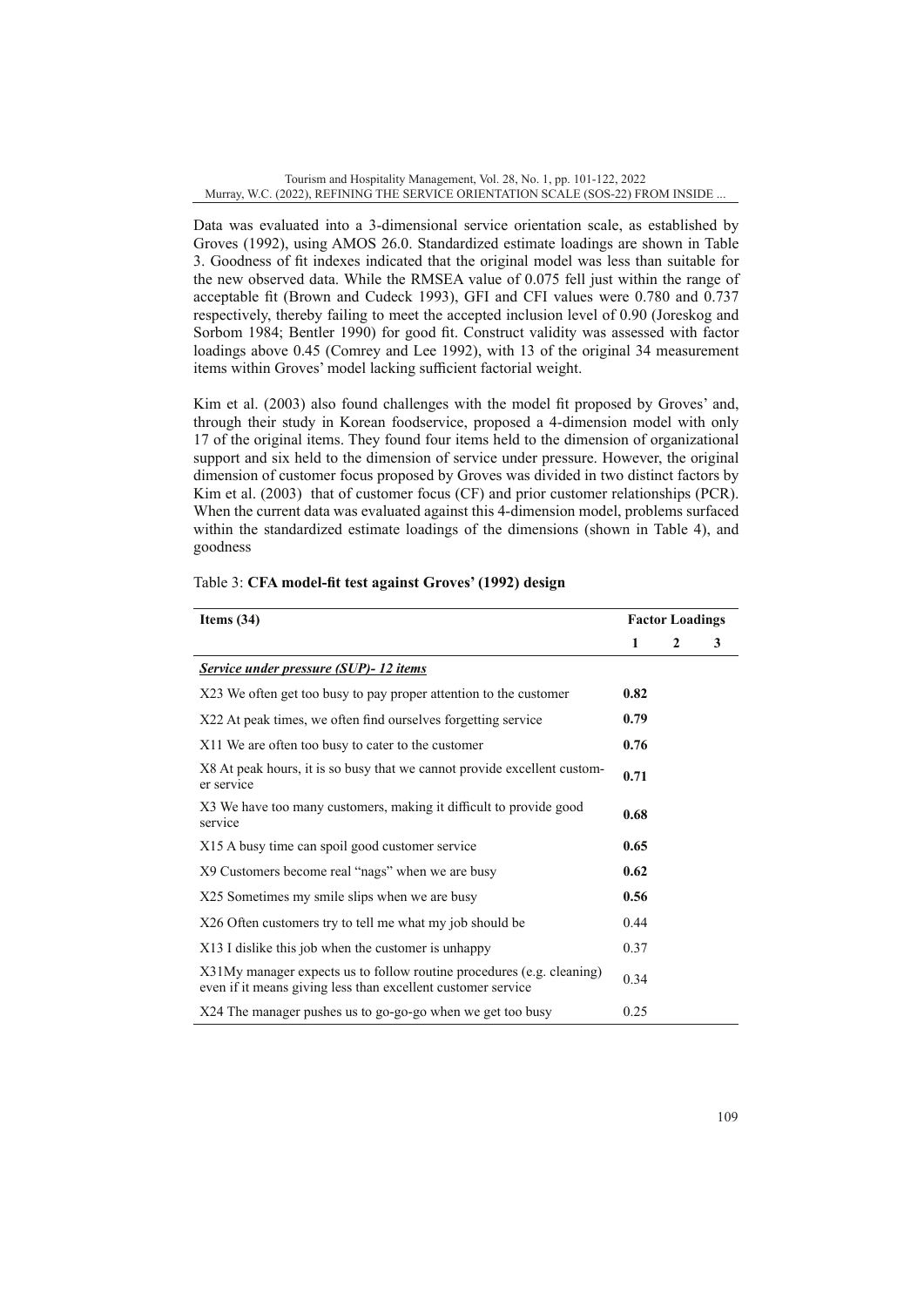| <b>Organizational support (OS)</b>                                                            |      |      |
|-----------------------------------------------------------------------------------------------|------|------|
| X17 Our service procedures make it easy for me to give excellent cus-<br>tomer service        | 0.75 |      |
| X21 The manager sets a good example for service                                               | 0.69 |      |
| X2 People come to our business because of its good service                                    | 0.64 |      |
| X16 Our manager pushes us to provide excellent customer service                               | 0.62 |      |
| X19 In our company, service is given the same importance as most other<br>procedures          | 0.59 |      |
| X1 The employees in our company provide excellent service                                     | 0.58 |      |
| X14 When we are too busy to provide good service, the manager brings<br>in help               | 0.52 |      |
| X4 Customers treat me with respect                                                            | 0.39 |      |
| X30 Customers show understanding and patience when we are busy                                | 0.36 |      |
| <b>Customer focus (CF)</b>                                                                    |      |      |
| X12 I try to please the customers                                                             |      | 0.68 |
| X10 I like it when the customers have a good time                                             |      | 0.68 |
| X32 I provide good service even when a customer is in a bad mood                              |      | 0.64 |
| X28 I enjoy working when we are very busy with customers                                      |      | 0.52 |
| X5 Customers I have previously served talk to me in a personal way<br>when they come in       |      | 0.49 |
| X34 We do not take breaks while customers wait                                                |      | 0.47 |
| X29 I will go out of my way to provide good service to customers                              |      | 0.43 |
| X33 I was trained to give excellent customer service                                          |      | 0.40 |
| X6 People I have previously served ask for me                                                 |      | 0.37 |
| X18 I have my special customers                                                               |      | 0.36 |
| X20 My manager will not give employees a good rating if they provide<br>poor customer service |      | 0.33 |
| X27 We are not allowed to take breaks if the customers must wait                              |      | 0.26 |
| X7 I often have customers express satisfaction with me                                        |      | 0.25 |
| Goodness of Fit Indexes: RMSEA = $0.075$ ; GFI = $0.780$ ; CFI = $0.767$                      |      |      |
| Factor loading values > 0.45 highlighted as fair or better to the model (Comrey and Lee 1992) |      |      |

of fit indexes all fell outside acceptable ranges (RMSEA = 0.110; GFI = 0.566; CFI = 0.421). As such, replication of model fit could not be confirmed. Construct validity assessment demonstrated that 47% of the measurement items presented by Kim et al. fell below the adequate factor loading standard of 0.45.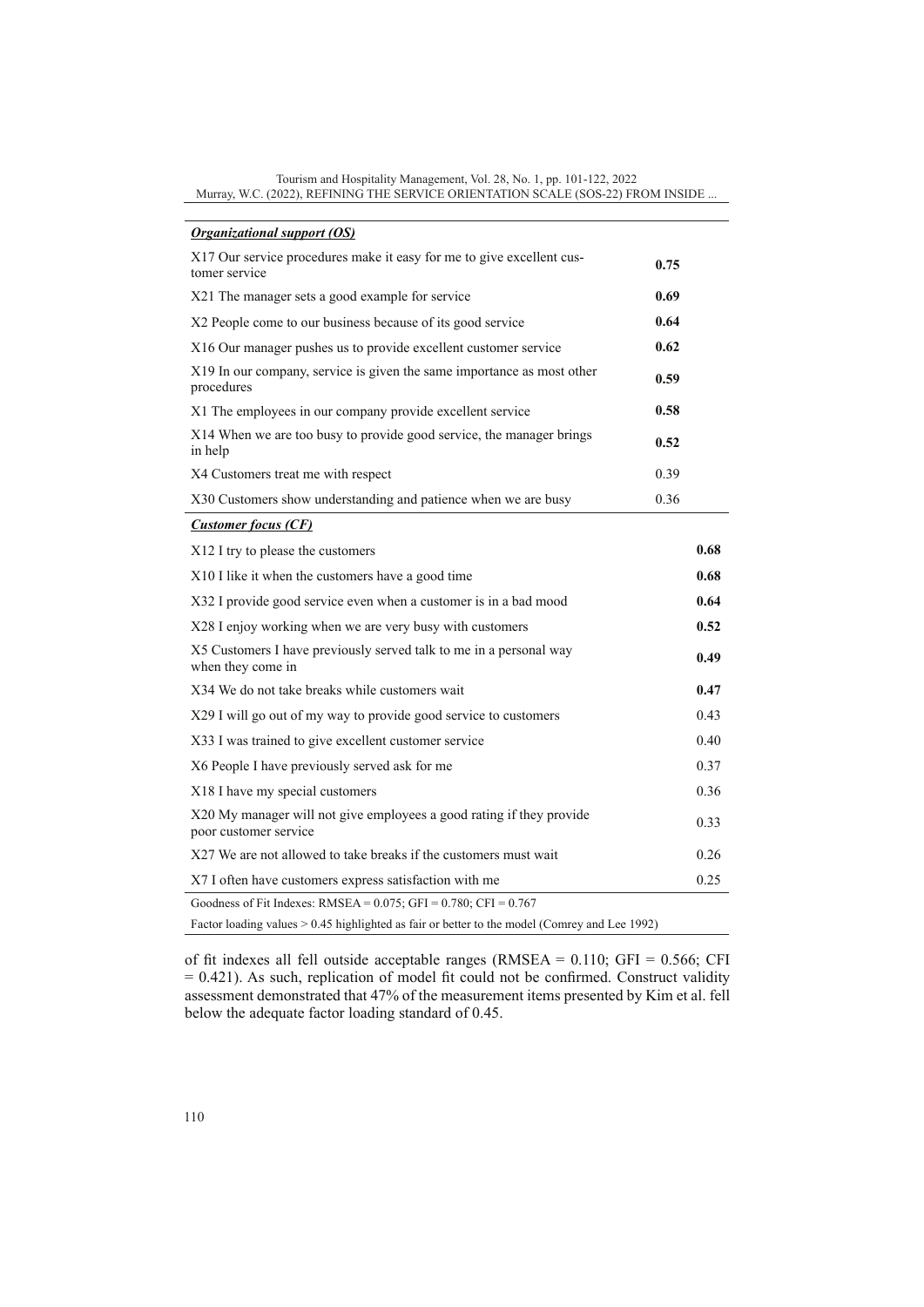#### Tourism and Hospitality Management, Vol. 28, No. 1, pp. 101-122, 2022 Murray, W.C. (2022), REFINING THE SERVICE ORIENTATION SCALE (SOS-22) FROM INSIDE ...

# Table 4: **CFA model-fit test against design by Kim et al. (2003)**

| Items $(17)$                                                                              | <b>Factor Loadings</b> |      |      |      |
|-------------------------------------------------------------------------------------------|------------------------|------|------|------|
|                                                                                           | 1                      | 2    | 3    | 4    |
| Service under pressure (SUP) - 6 items                                                    |                        |      |      |      |
| X23 We often get too busy to pay proper attention to the cus-<br>tomer                    | 0.74                   |      |      |      |
| X22 At peak times, we often find ourselves forgetting service                             | 0.68                   |      |      |      |
| X11 We are often too busy to cater to the customer                                        | 0.54                   |      |      |      |
| X8 At peak hours, it is so busy that we cannot provide excel-<br>lent customer service    | 0.49                   |      |      |      |
| X15 A busy time can spoil good customer service                                           | 0.38                   |      |      |      |
| X25 Sometimes my smile slips when we are busy                                             | 0.28                   |      |      |      |
| <b>Organizational support (OS) - 4 items</b>                                              |                        |      |      |      |
| X17 Our service procedures make it easy for me to give excel-<br>lent customer service    |                        | 0.60 |      |      |
| X21 The manager sets a good example for service                                           |                        | 0.53 |      |      |
| X16 Our manager pushes us to provide excellent customer<br>service                        |                        | 0.35 |      |      |
| X14 When we are too busy to provide good service, the man-<br>ager brings in more help    |                        | 0.33 |      |      |
| <b>Customer focus (CF) - 4 items</b>                                                      |                        |      |      |      |
| X34 We do not take breaks while customers wait                                            |                        |      | 0.64 |      |
| X27 We are not allowed to take breaks if the customers must<br>wait                       |                        |      | 0.30 |      |
| X29 I will go out of my way to provide good service to cus-<br>tomers                     |                        |      | 0.12 |      |
| X33 I was trained to give excellent customer service                                      |                        |      | 0.10 |      |
| <b>Prior customer relationship (PCR) - 3 items</b>                                        |                        |      |      |      |
| X6 People I have previously served ask for me                                             |                        |      |      | 0.53 |
| X5 Customers I have previously served talk to me in a person-<br>al way when they come in |                        |      |      | 0.52 |
| X18 I have my special customers                                                           |                        |      |      | 0.37 |
| Goodness of Fit Indexes: $RMSEA = 0.110$ ; GFI = 0.566; CFI = 0.421                       |                        |      |      |      |
| Factor loading $> 0.45$ highlighted as fair or better to the model (Comrey & Lee 1992)    |                        |      |      |      |

# **3.3. EFA for New Model**

As neither model was confirmed, exploratory factor analysis (EFA) was initiated to surface model dimensionality. Principal component analysis (PCA) was applied, initially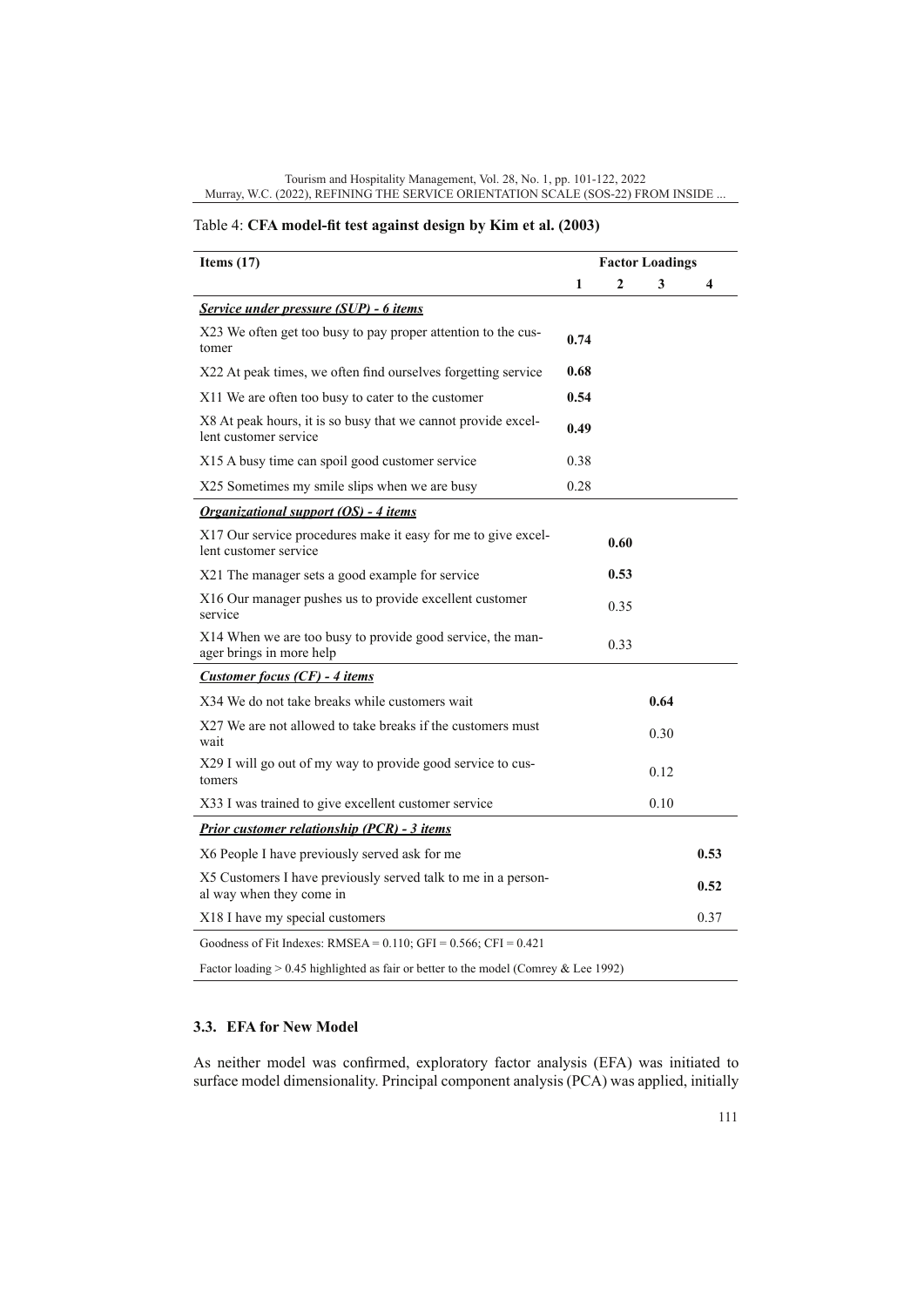applying direct oblimin oblique rotation. The correlation matrix for the extracted factors failed to demonstration inter-factor correlations exceeding 0.32 (Tabachnick and Fiddell 2007), thereby necessitating the use of orthogonal rotation. PCA was reapplied with a Varimax rotation, with 9 components extracted using the Kaisen-Guttman criterion for eigenvalues that exceed 1, explaining 61.57% of variance. Correlations demonstrated sufficient sampling adequacy for factor analysis with a KMO measure of 0.869 (Kaiser 1974) and a significant Bartlett's test of sphericity ( $p > 0.001$ ). Review of the scree plot showed a sharp drop in eigenvalues from the  $4<sup>th</sup>$  factor (1.89) to the  $5<sup>th</sup>$  factor (1.30), after which levels evened off for the remaining extracted dimensions. Therefore, EFA solutions for both 4- and 5-dimensions were conducted.

# Table 5: **EFA – New service orientation scale structural model (SOS-22)**

| Items $(22)$                                                                         | Eigen | % of     | <b>Factor</b> |  |
|--------------------------------------------------------------------------------------|-------|----------|---------------|--|
|                                                                                      | value | variance | loading       |  |
| Organizational support (OS) - 7 items                                                | 5.75  | 26.15    |               |  |
| X17 Our service procedures make it easy for<br>me to give excellent customer service |       |          | 0.73          |  |
| X16 Our manager pushes us to provide excel-<br>lent customer service                 |       |          | 0.72          |  |
| X2 People come to our business because of its<br>good service                        |       |          | 0.72          |  |
| X1 The employees in our company provide<br>excellent service                         |       |          | 0.69          |  |
| X21 The manager sets a good example for<br>service                                   |       |          | 0.68          |  |
| X19 In our company, service is given the same<br>importance as most other procedures |       |          | 0.63          |  |
| X14 When we are too busy to provide good<br>service, the manager brings in more help |       |          | 0.56          |  |
| Service under pressure (SUP) - 6 items                                               | 2.19  | 9.93     |               |  |
| X23 We often get too busy to pay proper atten-<br>tion to the customer               |       |          | 0.76          |  |
| X22 At peak times, we often find ourselves<br>forgetting service                     |       |          | 0.74          |  |
| X25 Sometimes my smile slips when we are<br>busy                                     |       |          | 0.68          |  |
| X9 Customers become real "nags" when we<br>are busy                                  |       |          | 0.66          |  |
| X26 Often, customers try to tell me what my<br>job should be                         |       |          | 0.58          |  |
| X13 I dislike this job when the customer is<br>unhappy                               |       |          | 0.53          |  |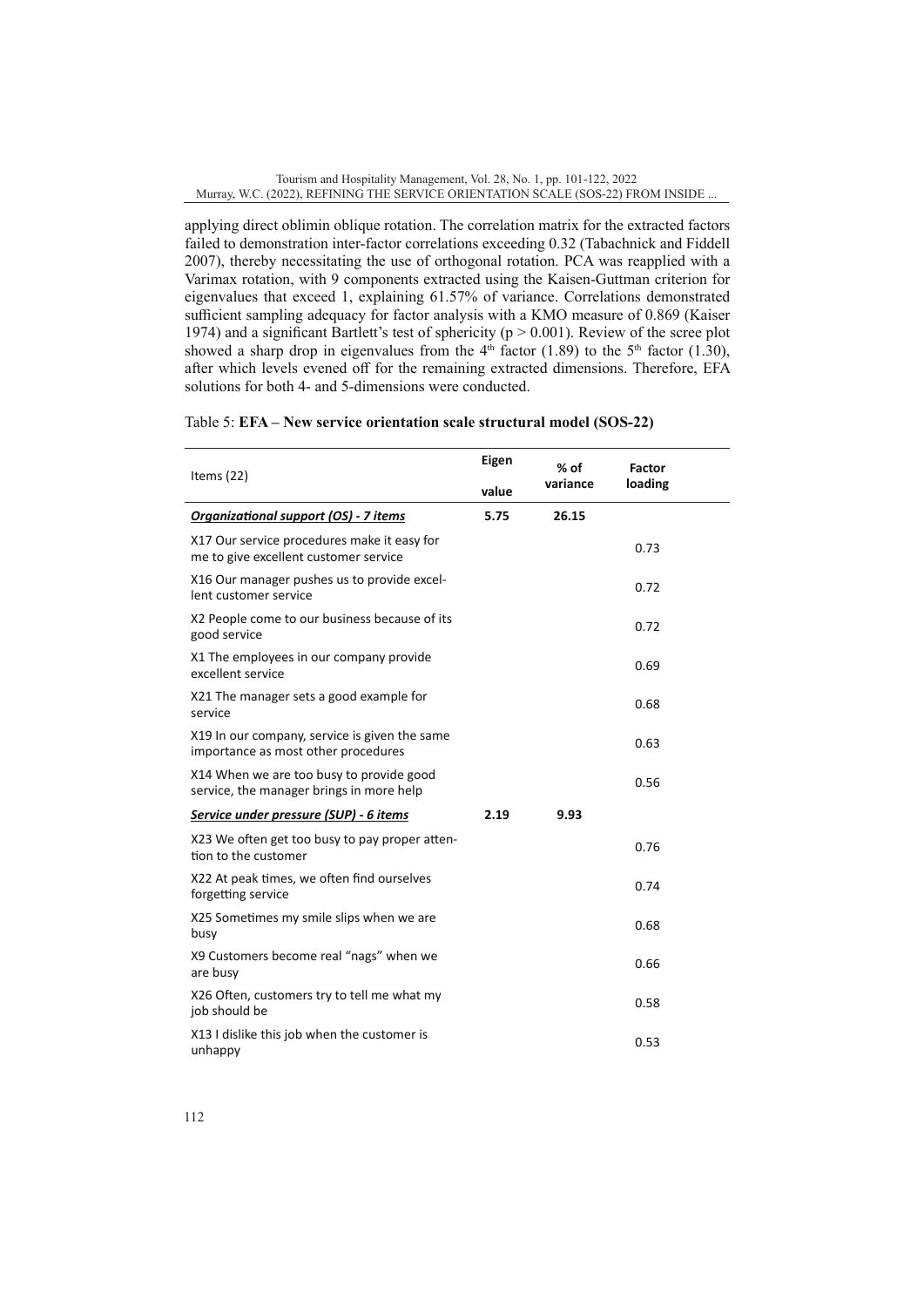| Tourism and Hospitality Management, Vol. 28, No. 1, pp. 101-122, 2022            |
|----------------------------------------------------------------------------------|
| Murray, W.C. (2022), REFINING THE SERVICE ORIENTATION SCALE (SOS-22) FROM INSIDE |

| Customer relationships (CR) - 6 items                                                   | 1.99 | 9.03  |      |      |
|-----------------------------------------------------------------------------------------|------|-------|------|------|
| X5 Customers I have previously served talk to<br>me in a personal way when they come in |      |       | 0.73 |      |
| X6 People I have previously served ask for me                                           |      |       | 0.71 |      |
| X18 I have my special customers                                                         |      |       | 0.70 |      |
| X4 Customers treat me with respect                                                      |      |       | 0.58 |      |
| X30 Customers show understanding and pa-<br>tience when we are busy                     |      |       | 0.48 |      |
| X28 I enjoy working when we are very busy<br>with customers                             |      |       | 0.47 |      |
| <b>Customer focus (CF) - 3 items</b>                                                    | 1.51 | 6.85  |      |      |
| X34* We do not take breaks while customers<br>wait                                      |      |       |      | 0.66 |
| X12 I try to please the customers                                                       |      |       |      | 0.65 |
| X10 I like it when the customers have a good<br>time                                    |      |       |      | 0.63 |
|                                                                                         |      | 51.97 |      |      |
|                                                                                         |      |       |      |      |

Exploratory. Factor Analysis: PCA w/ Varimax; loading > 0.45 (Comrey & Lee 1992)

\* Indicates reverse coding / question wording for positive directionality

Although the five-factor model explained 48.71% of variance, only one item loaded on the fifth dimension above 0.45, a level that was classified by Comrey and Lee (1992) only as 'fair'. As this additional factor did not add to the overall model structure, further work continued with a focus on a four-factor analysis. With all 34-items included, the EFA on four factors explained 44.88%, with at least four individual measurement items loading in each factor. However, seven items failed to load adequately on any of the four factors, suggesting further removal and continued analysis. Using the remaining 27 items, EFA explained 50.67% of total variance and produced distinct dimensions in service orientation surrounding service under pressure, organizational support, and customer focus, along with a new dimension titled "customer relationships". This new factor blends items which Groves (1992) had classified in either organizational support or customer focus.

| Table 6: Internal reliability of 4-dimension SOS-22 model (Cronbach's Alpha) |  |  |
|------------------------------------------------------------------------------|--|--|
|                                                                              |  |  |

| Dimension (4)                 | Items $(22)$ | Alpha |
|-------------------------------|--------------|-------|
| Organizational Support        | $\prime$     | 0.815 |
| Service Under Pressure        | 6            | 0.773 |
| <b>Customer Relationships</b> | 6            | 0.722 |
| <b>Customer Focus</b>         | 3            | 0.653 |

An iterative review of the remaining measurement items surfaced some face-value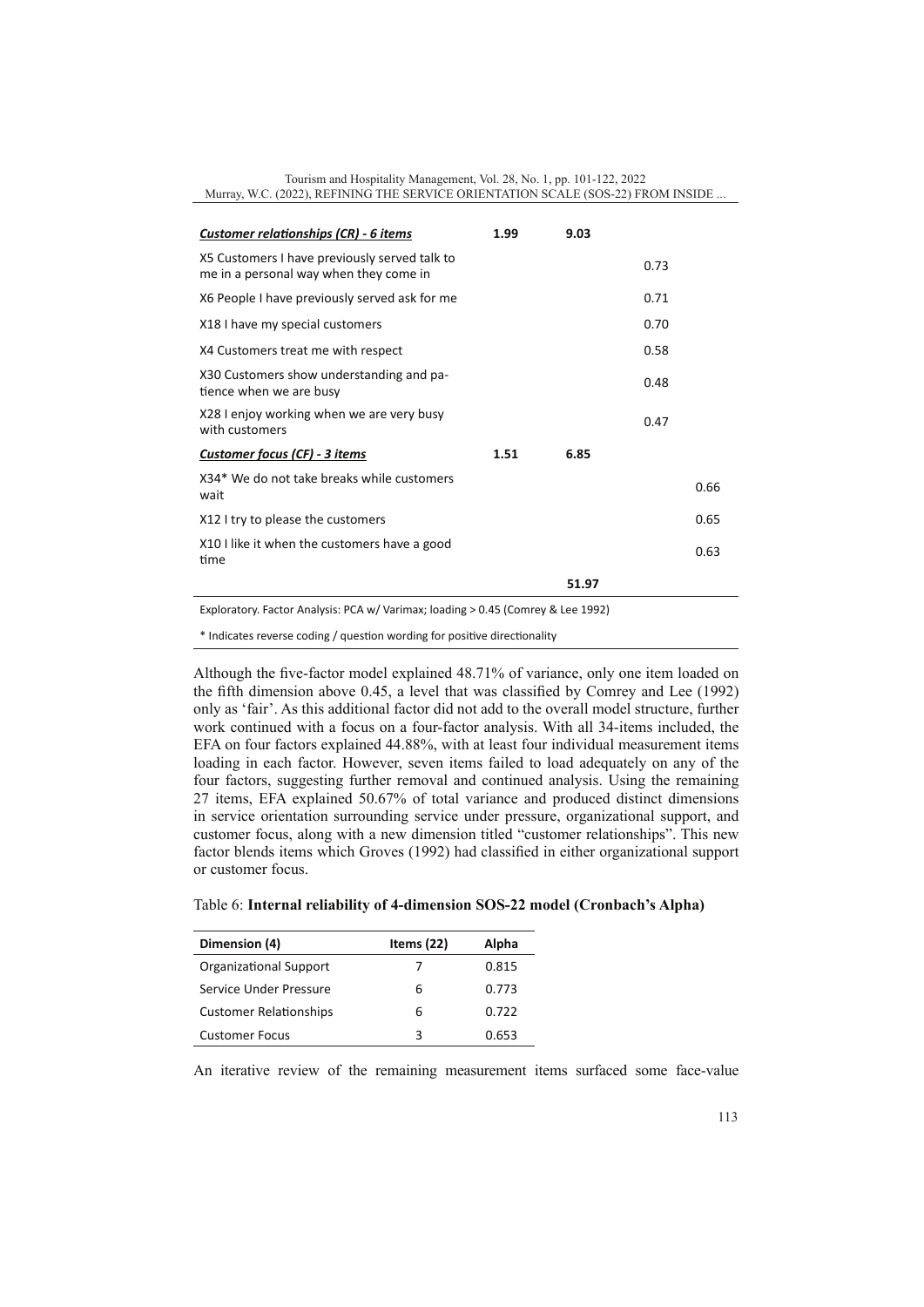redundancies which were further examined. The concept of time management that exists between providing customer service and allowing for employee rest appeared in both X34 ("We do not take breaks while customers wait") and X27 ("We are not allowed to take breaks if it means the customers must wait"), with the only difference being the idea of 'taking' a break versus being 'allowed' to take a break. The nuance here was very slight, so it was concluded that X27, which had the lower loading factor, would be removed. Within service under pressure, 6 questions  $(X23, X22, X8, X11, X15, \& X3<sup>1</sup>)$  all centred around the concept of providing quality service when busy, including: X8 ("At peak hours, we can still provide excellent customer service when it is busy"), X11 ("We are rarely too busy to cater to the customer"), X15 ("A busy time cannot spoil good customer service"), and X3 ("Even when we have too many customers, we still can provide good service"). In total, 4 of these 6 questions were removed to achieve a more parsimonious measurement item list; items X23 and X22 remaining as they possessed strongest loading factors. In both cases of item reduction, the total variance explained increased incrementally as items were removed. In total, 22 items remain within the service orientation scale along 4 factors, explaining 51.97% of total variance (see Table 5).

When testing against the service orientation index presented by Groves (1992), the original three constructs of organizational support, service under pressure, and customer focus were all supported, similar to the support found by Kim et al. (2003) in their examination of employees in the foodservice industry. This was expected as hotels and restaurants share many service-based characteristics common to the hospitality industry, including high-touch customer interactions. However, much like Kim et al.(2003) the analysis of data suggested that Groves' original unidimensional factor of customer focus was better divided into two dimensions: customer focus and customer relationships. The internal reliability of the new factors was strong (Table 6) while each dimension contained multiple measurement items which loaded quite well (Table 5). For clarity moving forward, this refined 22-item index will be referred to as the SOS-22.

| <b>Factors</b>                               | Mean <sup>a</sup> | S.D.  | OS       |       | <b>SUP</b> |    | <b>CR</b> |    |
|----------------------------------------------|-------------------|-------|----------|-------|------------|----|-----------|----|
| <b>OS</b>                                    | 4.010             | 0.652 |          |       |            |    |           |    |
| <b>SUP</b>                                   | 3.461             | 0.744 | $-0.357$ | $* *$ |            |    |           |    |
| <b>CR</b>                                    | 3.797             | 0.591 | 0.390    | **    | $-0.292$   | ** |           |    |
| CF                                           | 4.513             | 0.533 | 0.301    | **    | $-0.364$   | ** | 0.368     | ** |
| <sup>a</sup> Scale ranges 1 - 5; ** p< 0.001 |                   |       |          |       |            |    |           |    |

Table 7: **Intercorrelations for SOS-22 factors**

## **3.4. Correlation of Factors**

Pearson correlations were calculated to reveal the Intercorrelations between the four factors within the service orientation scale in the new proposed structure (see Table 7). All dimensions were significantly correlated with each other. Organizational support's positive relations with both customer relationships and customer focus suggest that

<sup>&</sup>lt;sup>1</sup> Listed in order of factor loading weight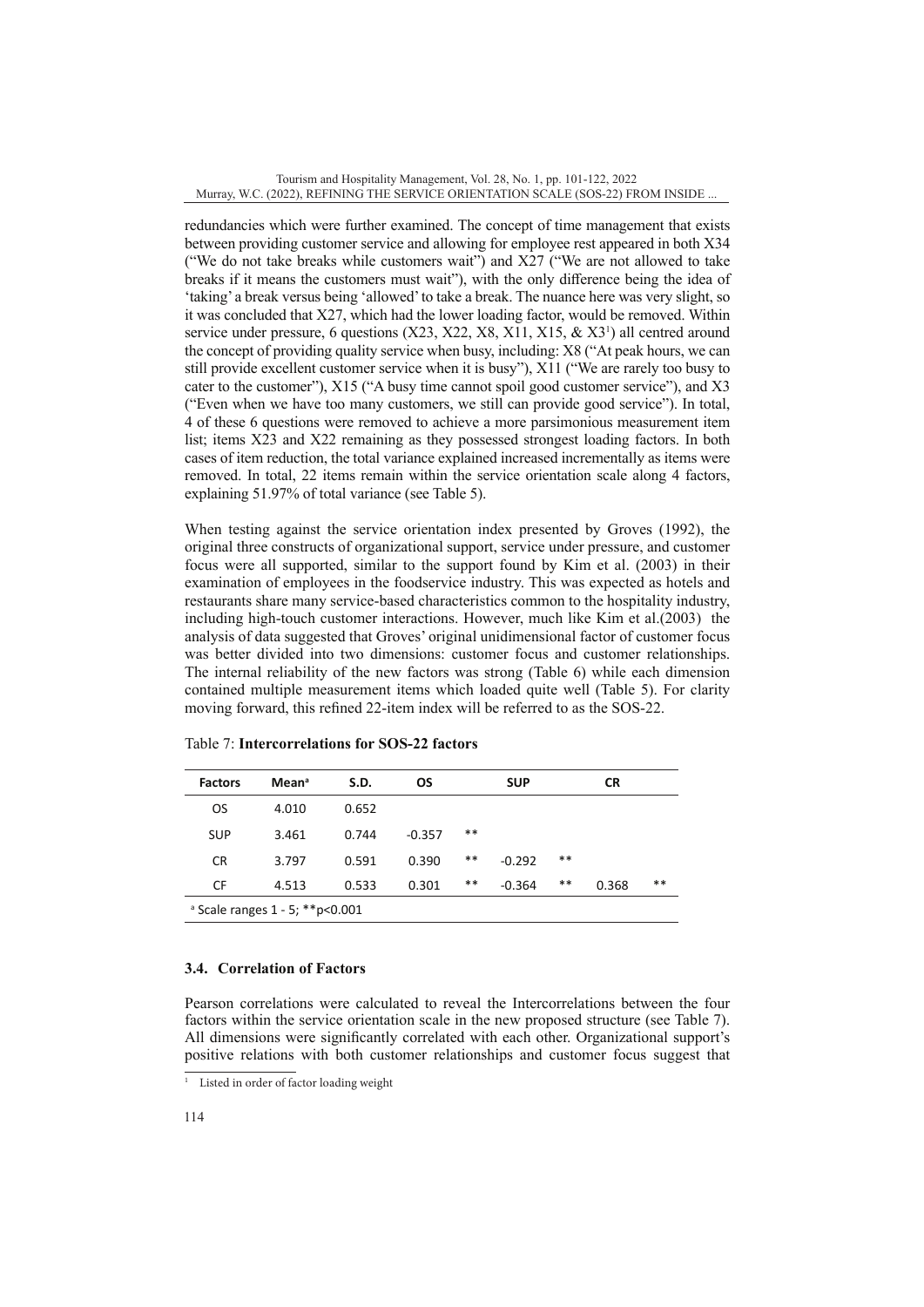positive levels of support at a unit level should also be positively reflected in front line service focus on customers. Conversely, increased organizational support appears to have a negative relationship with pressures experiences during service. Service under pressure was negatively related to all other factors around service, inferring that increased experienced pressures could decrease focus on service processes and relationships. As these four factors are only dimensions within a large service orientation scale, their interrelations only reflect correlated results and not causal pathways.

# **3.5. MANOVA Results**

To determine significant differences between demographic groups within the sample population, MANOVA analysis was employed. When faced with multiple dependent variables, MANOVA analysis considers intercorrelations that would be overlooked through univariate tests (Meyers, Gamst and Gaurino 2006), enables the examination of relationships between dependent variables, allows for group differences to be discovered due to the increased power of analysis, as well as providing "researchers with statistical guidance to reduce a large set of dependent measures to a smaller assemblage". (Meyers, Gamst and Gaurino 2006, 368). Evaluations of normality and equality of variancecovariance determined that the data met the statistical assumptions to support these analyses. Through the use of Wilks's criterion, the composite dependent variable of service orientation was significantly affected by both gender (Wilks's  $\lambda$ , *F*[2, 346]=3.03, p<0.018)<sup>2</sup> and job position (Wilks's λ, *F*[4, 348]=3.29, p<0.000). Categorical analysis by gender revealed that only service under pressure demonstrated significant difference (see Table 8), with female respondents expressing greater experienced service pressures (M=3.53) that male respondents (M=3.36). When the various categories for job position were unpacked, only two of the four factors demonstrated significant variations. Relationships with customers appear to grow in perceived strength as job level rises, as do the perceived experienced pressures around service. No other demographical categories showed significant differences between groups for the four factors within service orientation.

|                | <b>Male</b> |           |      | Female    |      |    |       |
|----------------|-------------|-----------|------|-----------|------|----|-------|
| <b>Factors</b> | М           | <b>SD</b> | М    | <b>SD</b> | F    | df | р     |
| <b>OS</b>      | 4.04        | 0.66      | 4.00 | 0.65      | 0.28 | 1  | 0.600 |
| <b>SUP</b>     | 3.36        | 0.77      | 3.53 | 0.73      | 4.00 | 1  | 0.046 |
| <b>CR</b>      | 3.86        | 0.55      | 3.77 | 0.61      | 2.15 | 1  | 0.143 |
| CF             | 4.46        | 0.57      | 4.55 | 0.50      | 2.45 | 1  | 0.118 |

Table 8: **Mean and F-value scores by gender and job position**

|                | Supervisor<br>Line |           | Management |           | Executive                            |           |   |             |    |       |
|----------------|--------------------|-----------|------------|-----------|--------------------------------------|-----------|---|-------------|----|-------|
| <b>Factors</b> | M                  | <b>SD</b> | M          | <b>SD</b> | М                                    | <b>SD</b> | М | <b>SD</b>   | df |       |
| OS             |                    |           |            |           | 3.96 $0.61$ 3.98 0.75 4.04 0.89 4.27 |           |   | $0.48$ 2.22 | 3  | 0.088 |

2 Two respondent surveys were omitted list-wise as outliers, leaving N=346.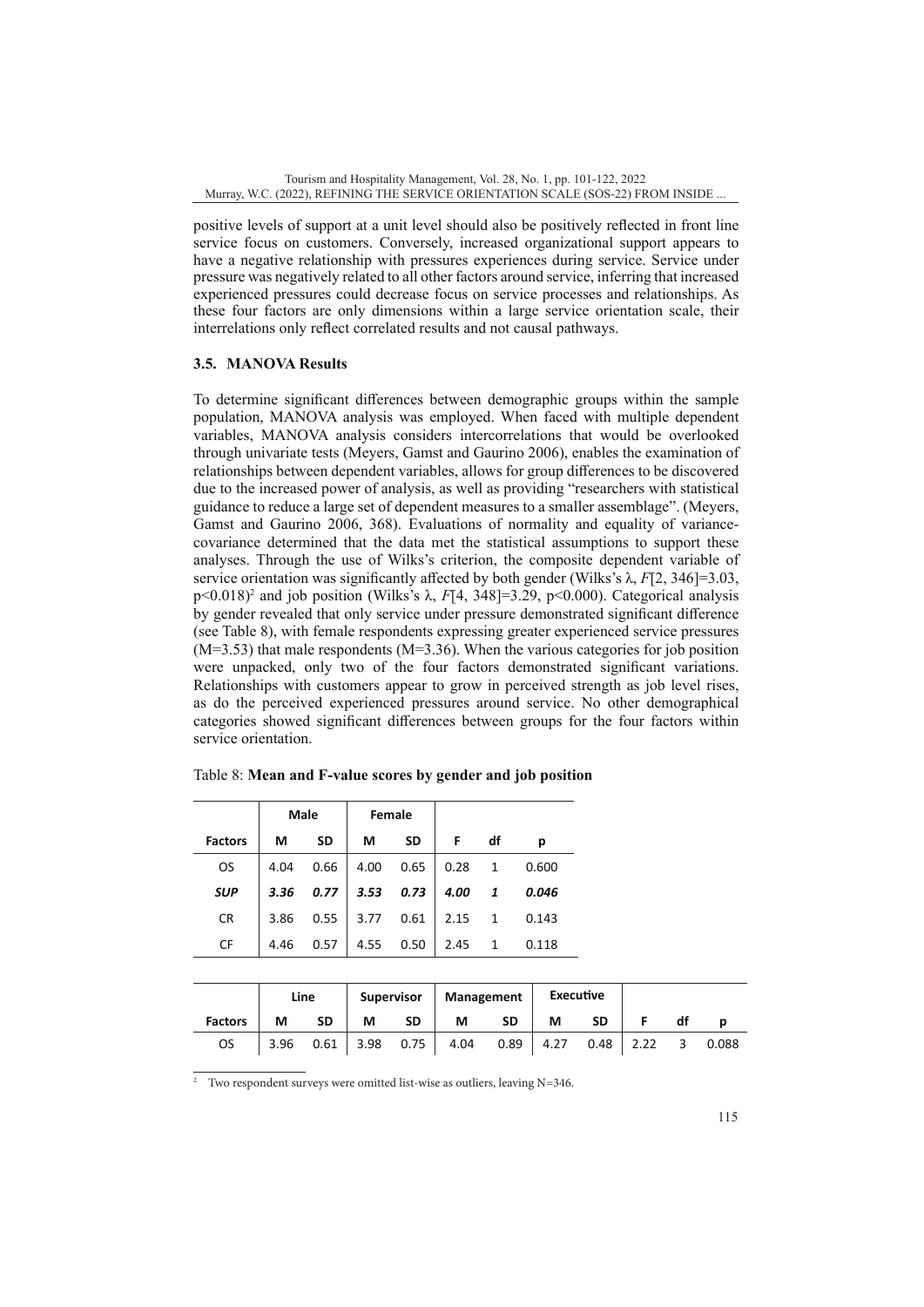| SUP 3.33 0.75 3.49 0.74 3.62 0.66 3.67 0.81 3.89 3 0.009<br>CR 3.65 0.61 3.84 0.48 3.97 0.61 4.03 0.46 7.74 3 0.000<br>CF 4.49 0.56 4.59 0.45 4.52 0.54 4.47 0.53 0.65 3 0.585 |  |  |  |  |  |  |
|--------------------------------------------------------------------------------------------------------------------------------------------------------------------------------|--|--|--|--|--|--|
|                                                                                                                                                                                |  |  |  |  |  |  |
|                                                                                                                                                                                |  |  |  |  |  |  |

Tourism and Hospitality Management, Vol. 28, No. 1, pp. 101-122, 2022 Murray, W.C. (2022), REFINING THE SERVICE ORIENTATION SCALE (SOS-22) FROM INSIDE ...

## **4. DISCUSSION**

# **4.1. Enhancement of Service Orientation Scale (SOS-22)**

The dimensions of customer relationships and customer focus within the service orientation perceptions of hospitality employees appear to be quite distinct. The orientation around customer focus centres around the intensity in which hotel employees paid attention to each customer interaction. Guests stay at hotels for significantly periods of time ranging from a single overnight to days or weeks; however, each interaction is a singular instant of impact, what Jan Carlzon (1987) coined as 'moments of truth'. Each of these moments are opportunities for in which service providers can invest directed attention to influence guest happiness, enjoyment, and positive experiences. Customer focus brings heightened awareness to the enjoyment of customers and emphasizes that employees can make a distinct impact on service experiences. Customer relationships appear to relate more to interpersonal associations felt between service providers and their customers. It represents the personal connections and affiliations that can commonly develop when you see customers again and again, learning and understanding their particular set of needs and preferences. On the other side of the service relationship, customers may well find that developing deeper connections with certain hospitality employees can decrease cognitive pressures while increasing the differentiation between various service providers. When you have confidence that the Assistant Front Desk Manager at a certain hotel knows who you are and makes a personal investment in ensuring your particular needs are consistently met, the decision making process of deciding which hotel you will stay at disappears.

When applying our new data from the Canadian lodging industry into Groves' original three factor model, 13 of the original individual measures proved unreliable and failed to load sufficiently (Table 3). EFA results showed that four of seven items focused on service pressures during busy times failed to load well, indicating that too many items were concentrated in this area. Seven of the original items within organizational support continued to load well. The remaining two items from OS (customers show understand and patience; customers treat me with respect) pivoted into the new customer relationships dimension; these did not appear to naturally align well within the realm of organizational support, but fit much more intuitively with relationships with customers. The dimension of customer relationships was rounded out with four other items pulled from the original customer focus area that all had a better match with interpersonal associations. Only three items continued within the dimension of customer focus, removing a few repetitive measures around making customers wait and extending extra effort to pleasure customers.

Although the analysis in this study did align with the four-factor model proposed by Kim et al.(2003) two important distinctions emerged. First, while the measurement instrument presented by Kim et al. (2003) attempted to be lean and efficient, only incorporating 17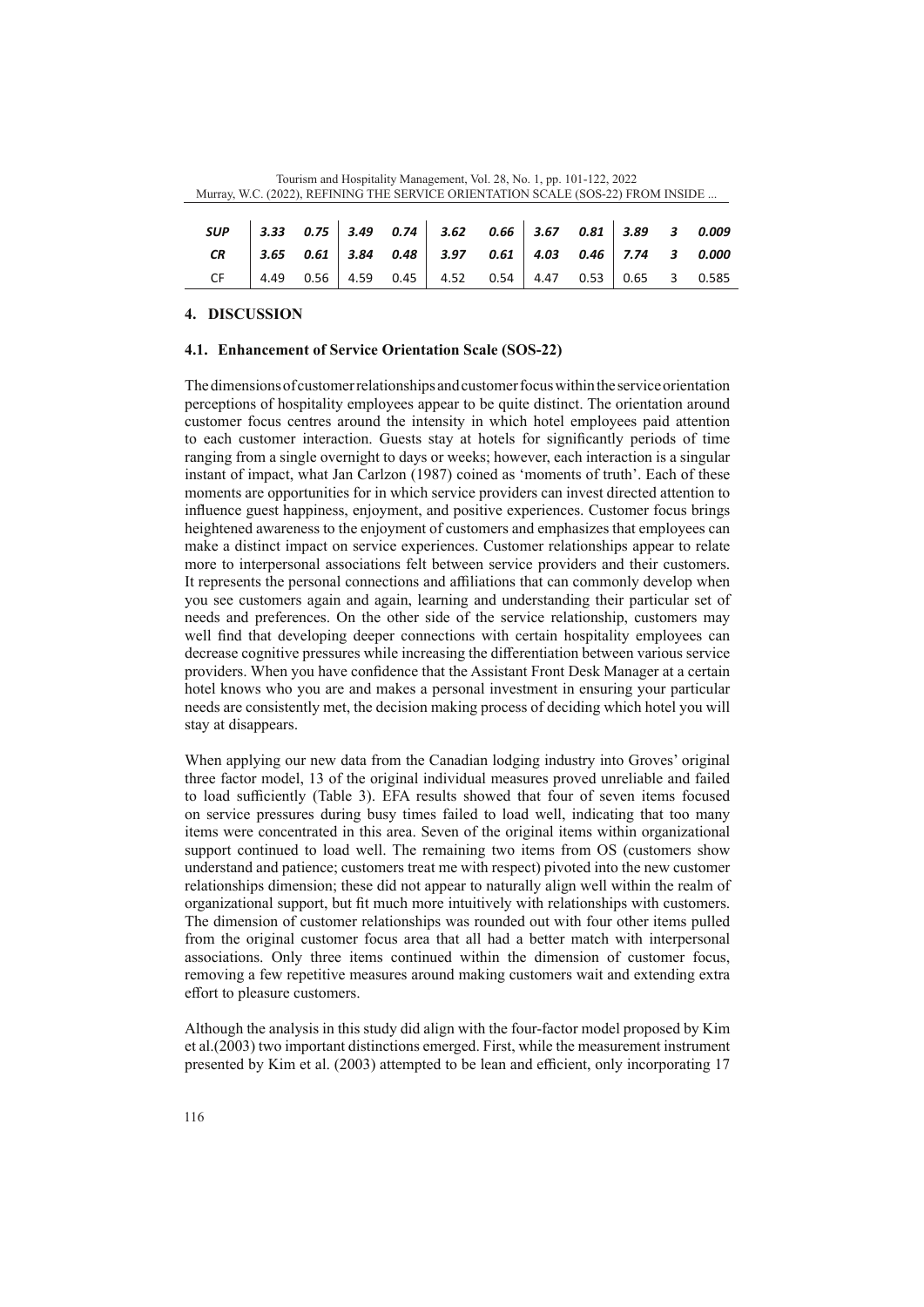measurement items across four dimensions, results from the current data was only able to support keeping nine of these items; the remaining eight failed to load sufficiently for inclusion (Table 4). With nearly half of their items omitted, it was necessary to return to the complete set of 34 items originated by Groves, revisit the dimensionality of the service orientation construct, and recalculate factor loads for each item.

The EFA in this study found six items loaded into the service under pressure dimension. Although this was the same number of items as found by Kim et al. (2003) half of the items that fell into this area differed. The three items dropped from Kim et al. (2003) concentrated on service perceptions during busy times to the point of repetition. In the new analysis, they were replaced by pressures exerted directly by customers (customers feel like nags when we are busy; customers try to tell me what my job should be) and a single statement of job satisfaction connected to service (I like this job when the customer is happy).

Three additional items were found to load well into the dimension of organizational support, expanding this dimension to seven from the four proposed by Kim et al. (2003). The new items centring on the organization's reputation (people come to our business because of its good service; the employees in our company provide excellent service) as well as organizational culture (In our company, service is given the same importance as most other procedures).

As was found with the prior comparison with Groves, three items held in the dimension of customer focus. Kim et al. (2003) included four items in their customer focus dimension; three of these failed to replicate sufficient loading weight to remain. Although customer focus does hold the smallest number of measurement items at three, there is little repetition between items, each looking at a unique aspect of focus, from attention when busy to the enjoyment received when providing positive service experiences.

The fourth dimension, customer relationships, was the only dimension to keep all the items proposed by Kim et al. However, the new results doubled the category item count from three to six. A new item captures the pleasure of interacting with customers even during busy times (I enjoy working when we are very busy with customer), while two items surrounding the respect, understanding and patience experience with customer interactions that Groves had originally included with organizational support found a better fit within the customer relationship grouping.

The primary focus of this research was to assess and validate the service orientation models presented by Groves and later adapted by Kim et al. (2003). The current study proposes an updated multi-dimensional measurement scale that exists somewhere between the two earlier pieces of work, presenting a streamlined design of only 22 items, while increasing both richness and depth within each respective dimension.

# **4.2. Demographical Impacts on Service Orientation**

This study challenges Kim et al. (2003) who reported that none of the demographical characteristics they collected in their study of the Korean foodservice industry influenced employee service orientation. Their discovery contradicted Groves (1992) findings that multiple personal variables impacted service perspectives. Groves found that females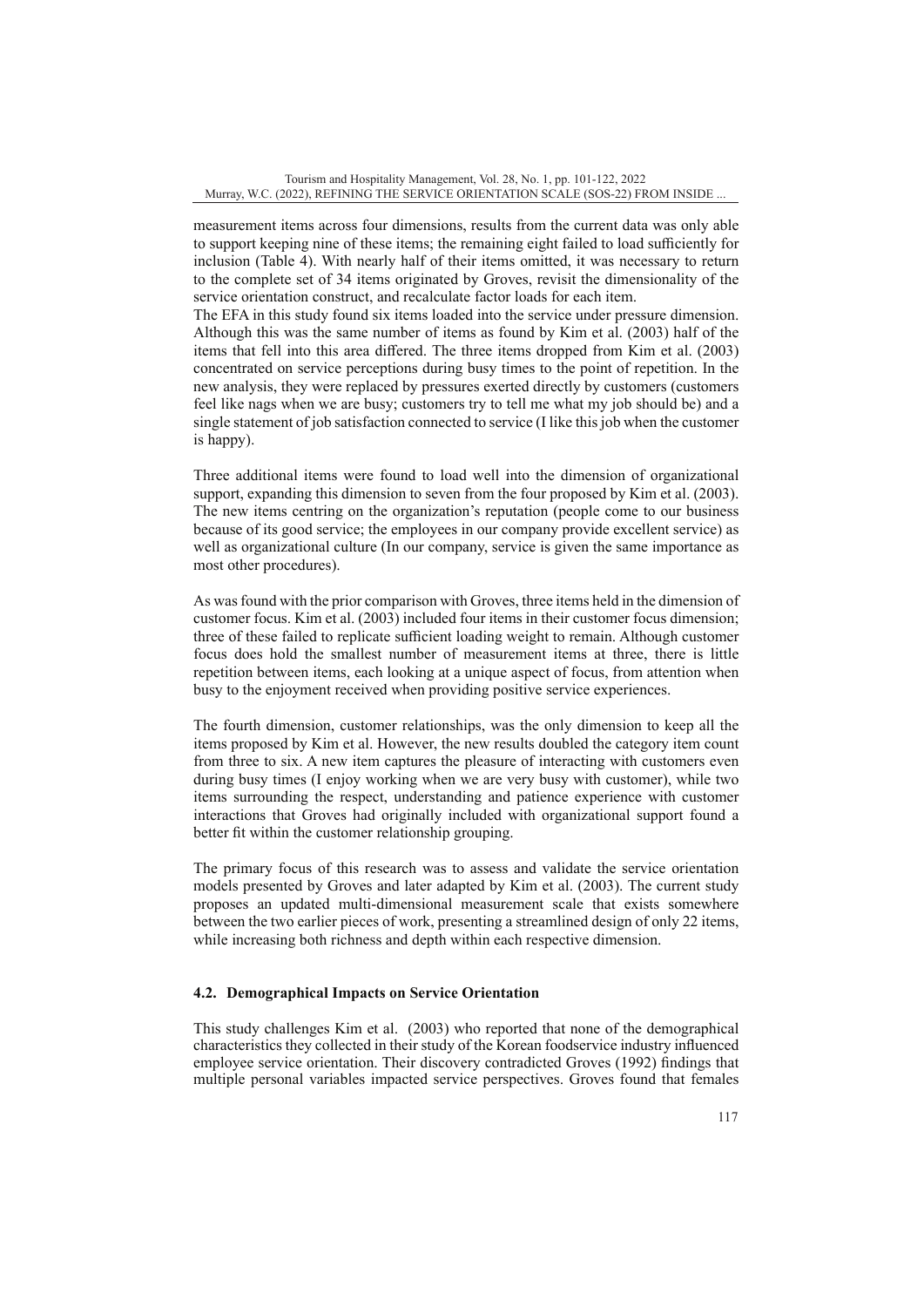expressed lower stress under pressure, greater organizational support, and held stronger focus on service. Both duration of employment and organizational positions positively impacted relationships with customers, and college educated participants showed higher scores in the wider customer focus realm, although Groves was limited in his conclusions around education due to power and sample size (Kim et al., 2003).

| $(N=346)$ | Line Employee | Supervisory | Managerial | Executive | Total |
|-----------|---------------|-------------|------------|-----------|-------|
| Male      | 33.1%         | 39.7%       | 43.8%      | 53.1%     | 38.7% |
| Female    | 66.9%         | 60.3%       | 56.3%      | 46.9%     | 61.3% |

Table 9: **Respondent demographics by both gender and job level**

Falling between these two prior studies, this current exploration found two areas in which demographical variables appeared to impact service orientation areas. First, female employees expressed greater stress under pressure during service than male colleagues, a finding that is in opposition to Groves. This could well be attributed to the fact that positional roles in the lodging industry continue to be skewed by gender. Female respondents in this study represented 61.3% of the total sample, aligning with Canadian demographical data showing that females constitute 60.3% of the accommodations workforce (Tourism HR Canada 2016). As can be seen in Table 9, two thirds of all line employees in this study identified as female, with relative representation by gender decreasing with each major job position level. It is rational to attribute higher levels of stress under pressure expressed by female workers to the reality that they make up a significantly larger proportion of direct customer-contact employees who also possess lower levels of institutional power to affect service changes and implement solutions.

Job position also demonstrated two dimensional impacts. First, customer relationships appear to grow with job level. This could be attributed to the reality that employees who have been in their jobs for longer periods of time have both moved up within their organization and have had a longer period of time to nurture deeper relationships with regular customers. Additionally, more senior managers spend less of the daily workday interacting with customers, and those customers they do interact with may get far more time and attention than is available for line employees who have far more customers to manage in a given period of time. However, expressed stress during service under pressure also showed a positive relationship with job position. When under pressure, senior managers are likely dealing with customers representing increased operational value, such as meeting planners, conference organizers, or larger corporate clients. Additionally, issues that require senior management intervention at the service level could well involve more serious product or service-related problems, as well as higher levels of emotional intensity.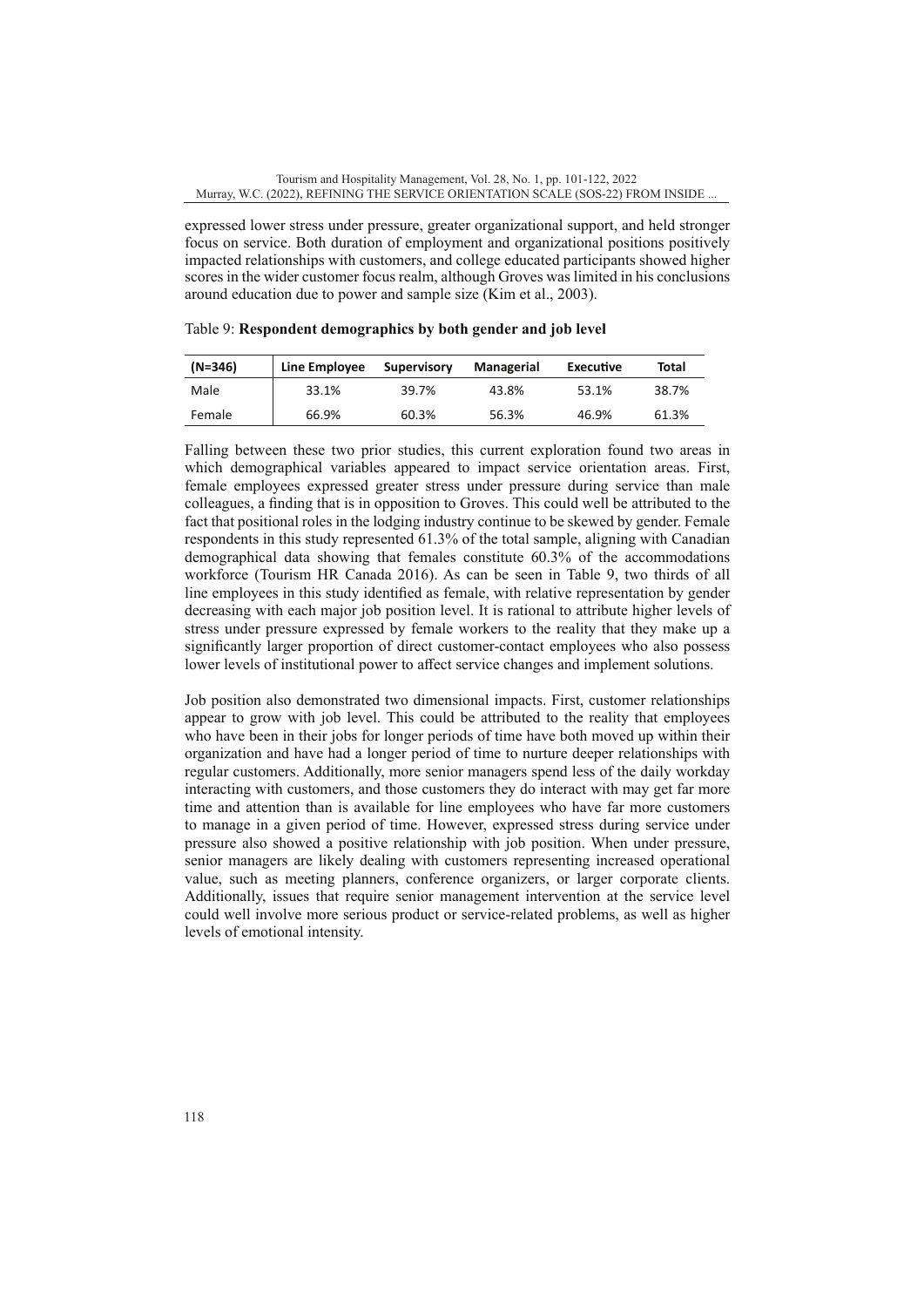# **5. CONCLUSION**

# **5.1. Implications for Industry Practitioners**

Increased understanding of an employee's service orientation, the intangible temperament of workers to be "helpful, thoughtful, considerate, and cooperative" with customers (Hogan et al. 1984, 167), has numerous benefits for hospitality operators. From the side of customers, these benefits include increased customer quality (Kim 2011) and value (Worsfold et al. 2016) perception, improved intentions for guests to become repeat customers (Susskind, Kacmar and Borchgrevink 2018), and overall customer satisfaction (Pizam, Shapoval and Ellis 2016). Higher service attitudes have also been shown to improve organizational commitment and job satisfaction (Kim et al. 2005) Kim et al. (2005), while positively impacting retention with decreased turnover intentions (Babakus, Yavas and Karatepe 201**7**; Dusek et al. 2014). The new model proposed in this study provides practitioners with a streamlined 22-question assessment of service orientation, well-balanced across four core dimensions.

It is an instrument that could be used by operators at various opportunities to provide insight into employee attitudes. As a hiring tool, it can surface the value that potential employees place in nurturing deeper relationships with their customers as they draw reflectively on their past experiences when answering. It can also highlight the type of focus that an employee brings to their interpersonal service work and the importance they place on customer engagement. When used with current talent, this scale provides a richer interpretation about how employees view customers and service during situations of pressure and stress. Questions such as 'can they provide good service when busy?' and 'do customers become bothersome during high stress moment?' provide insight into the minds of employees that operators can use to evolve supports when business levels predictably increase pressure. In addition, assessing how employees perceive available organizational supports to service can provide valuable opinions about whether existing supports are achieving intended outcomes, as well as offer some insight about an operation's reputation. The multi-dimensional design of this scale can be utilized as a whole, or in part, based on the goals of use.

Furthermore, it could also be utilized by operators with employees to gauge service attitudes on a longitudinal basis. Due to the straightforward design of the instrument and speed in which respondents can answer the questions, operators could easily ask employees to revisit the survey tool on a recurring basis without being overly intrusive on their time or developing survey fatigue. There is good fit with this tool to be incorporated into a simple pre and post application. Operators could quickly measure employee service attitudes prior to engaging in a change initiative, such as starting a new service training course or enacting different organizational supports, then follow up with remeasuring service attitudes once a reasonable period has passed to allow for the changes to have impacted employees and the operation.

Finally, the use of this scale allows practitioners to see clear evidence of differing pressures experienced by employees according to gender. The heightened awareness and desire for fact-based knowledge around gender, diversity, and inclusion issues in the workplace make insight into employee perspectives extremely valuable. Assumptions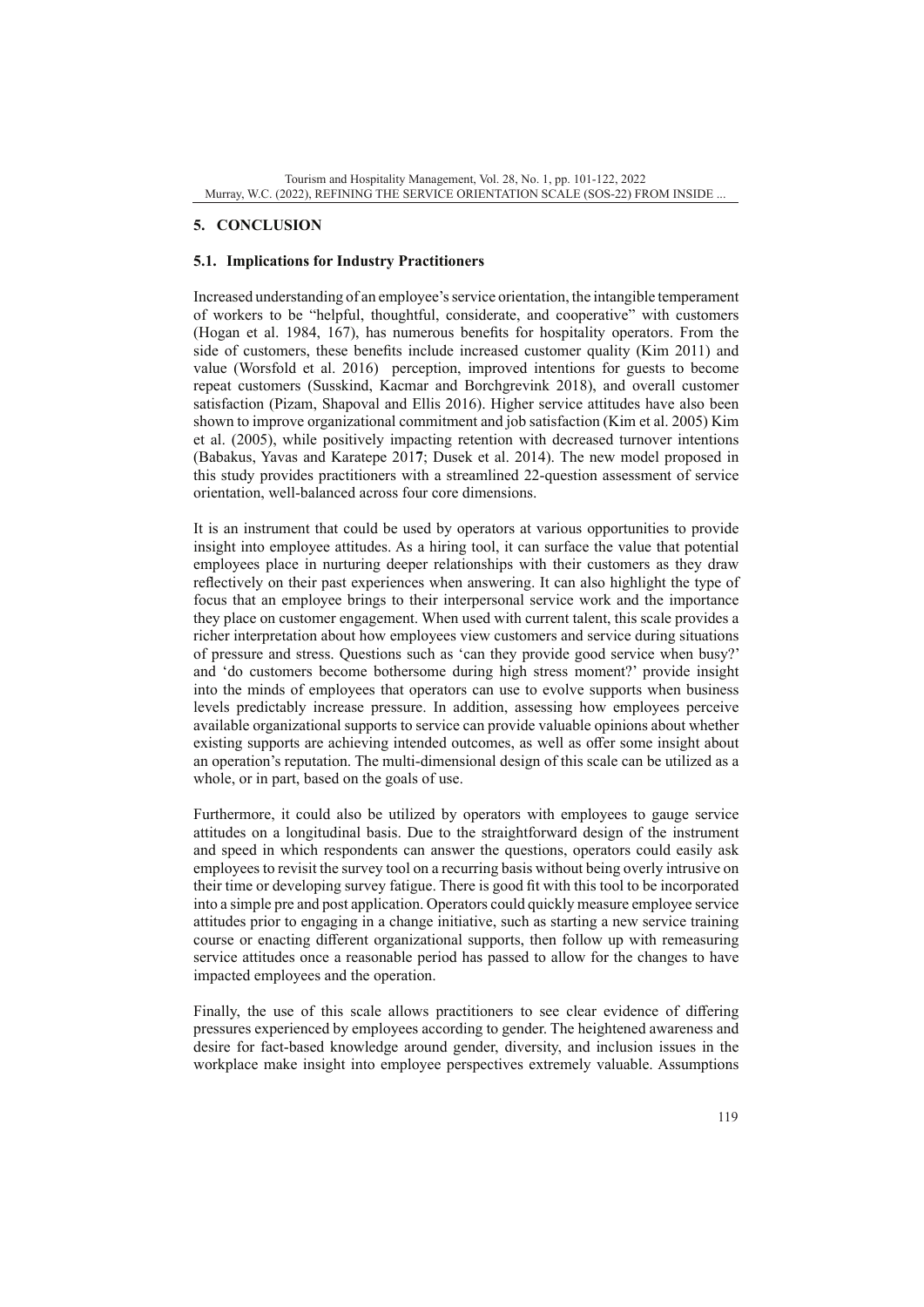that talent experience service interactions in the same way or interpret organizational supports equally, can result in invisible stressors felt by employees which, in turn, have detrimental operational outcomes.

#### **5.2. Limitations and Future Steps**

Scale development is an iterative process as measurement tools evolve once they are applied in new contexts, both at various points in time and within different industries. This study responded to calls for additional exploration of service orientation (Kim 2011). While significant success was achieved in validating a balanced but approachable measurement tool of four dimensions across 22 questions, there needs to be additional supporting work before this tool can gain more generalized adoption. There is a justifiable rationale that the characteristics found working within foodservice and lodging would be similar, as these two sectors constitute the pillars of the hospitality industry. However, this study is the first to focus exclusively on the accommodations sector, while earlier studies by Groves (1992) and Kim et al. (2003) looked at foodservice. Additionally, the concentration of study within the Canadian lodging industry limited the range of cultural and social contexts explored. Much as this study builds upon the rich work of others, there is need for the SOS-22 to be tested further, both within the high-service contexts of hospitality and beyond.

#### **REFERENCES**

- Babakus, E., Yavas, U. and Karatepe, O.M. (2017), "Work engagement and turnover intentions: Correlates and customer orientation as a moderator", *International Journal of Contemporary Hospitality Management*, Vol. 29, No. 6, pp. 1580-1598.<https://doi.org/10.1108/IJCHM-11-2015-0649>
- Bentler, P.M. (1990), "Comparative fit indexes in structural models", *Psychological Bulletin*, Vol 107, No. 2, pp. 238-246. <http://dx.doi.org/10.1037/0033-2909.107.2.238>
- Bitner, M.J., Booms, B.H. and Tetreault, M.S. (1990), "The service encounter: Diagnosing favorable and unfavorable incidents", *Journal of Marketing*, Vol. 54, No. 1, pp. 71-84. [https://doi.org/10.1177%](https://doi.org/10.1177%2F002224299005400105) [2F002224299005400105](https://doi.org/10.1177%2F002224299005400105)
- Brown, M.W., and Cudeck, R. (1993), "Alternative ways of assessing model fit" in Bollen, K.A., and Long, J.S. (Eds.), *Testing structural equation models*, Sage, Newbury Park, CA, pp. 136-162.
- Brown, T.J., Mowen, J.C., Donavan, D.T. and Licata, J.W. (2002), "The customer orientation of service workers: Personality trait effects on self-and supervisor performance ratings", *Journal of Marketing Research*, Vol. 39, No. 1, pp. 110-119.<https://doi.org/10.1509/jmkr.39.1.110.18928>
- Butcher, A.H. (1994), "Supervisors matter more than you think: Components of a mission-centered organizational climate", Hospital & Health Services Administration, Vol. 39, No. 4, pp. 505-520.
- Carlzon, J. (1987), *Moments of truth*, Harper Business, Cambridge, MA, Ballinger Pub Co. Comrey, A.L. and Lee, H.B. (1992), *A first course in factor analysis*, Lawrence Erlbaum Associates, New
- York. Cran, D.J. (1994), "Towards validation of the service orientation construct", *The Service Industries Journal*, Vol. 14, No. 1, pp. 34-44.<https://doi.org/10.1080/02642069400000003>
- Dale, A. and Wooler, S. (1991), "Strategy and Organization for Service", in Brown, S.W., Gummesson, E., Edvardsson, B. and Gustavsson, B. (Ed.), *Service Quality: Multidisciplinary and Multinational Perspectives*, Lexington, MA, D.C. Heath/Lexington Books.
- Dienhart, J. R., Gregoire, M. B. and Downey, R. G. (1991), "Service orientation of restaurant employees", Hospitality Research Journal, vol. 14, no. 2, pp. 421-429. [https://doi.](https://doi.org/10.1177/109634809001400245) [org/10.1177/109634809001400245](https://doi.org/10.1177/109634809001400245)
- Dienhart, J.R., Gregoire, M.B., Downey, R.G. and Knight, P.K. (1992), "Service orientation of restaurant employees", *International Journal of Hospitality Management*, Vol. 11, No. 4, pp. 331-346. [https://](https://doi.org/10.1016/0278-4319(92)90050-6) [doi.org/10.1016/0278-4319\(92\)90050-6](https://doi.org/10.1016/0278-4319(92)90050-6)
- Donavan, D.T., Brown, T.J. and Mowen, J.C. (2004), "Internal benefits of service-worker customer orientation: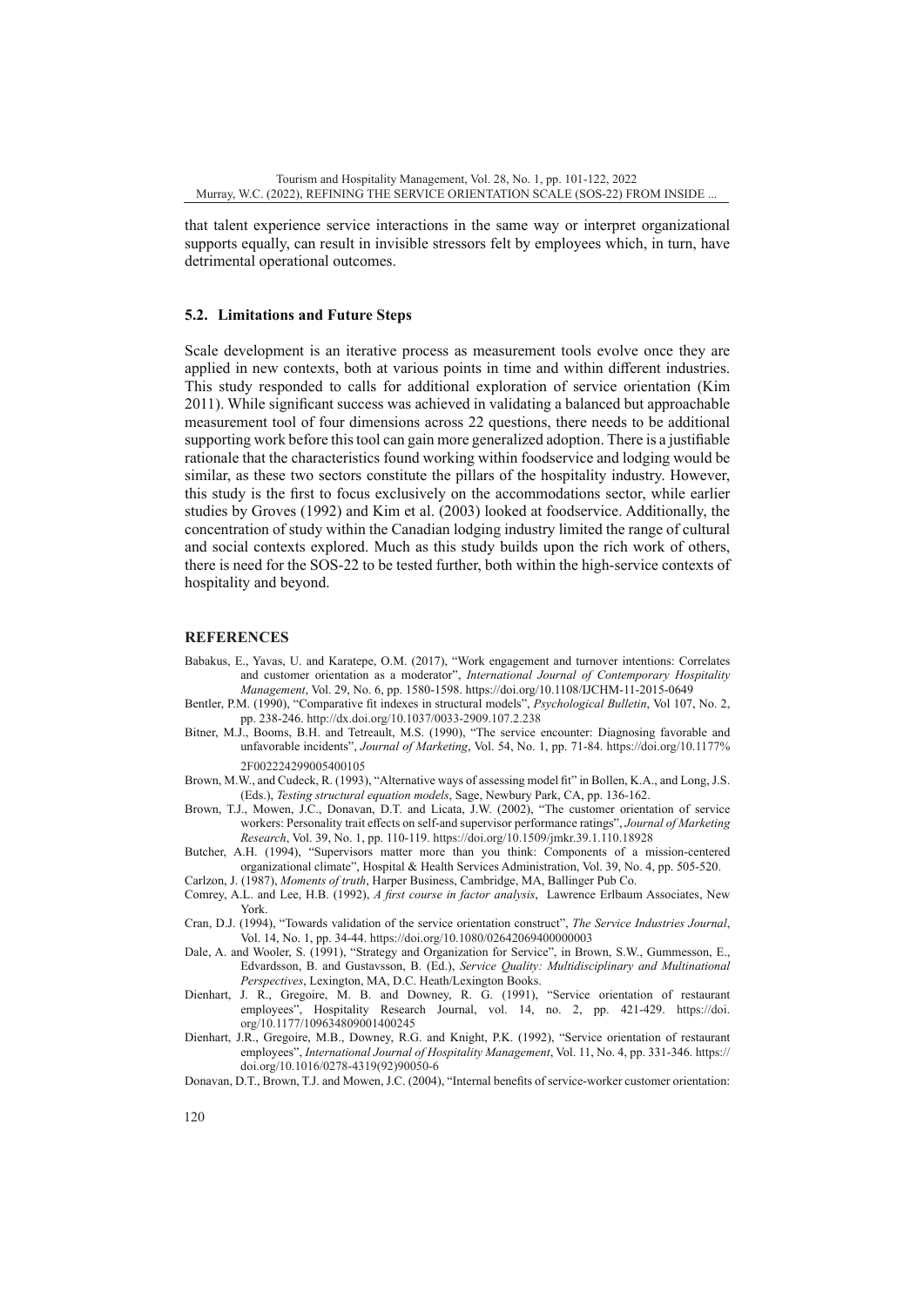Tourism and Hospitality Management, Vol. 28, No. 1, pp. 101-122, 2022 Murray, W.C. (2022), REFINING THE SERVICE ORIENTATION SCALE (SOS-22) FROM INSIDE ...

Job satisfaction, commitment, and organizational citizenship behaviors", *Journal of Marketing*, Vol. 68, No. 1, pp. 128-146.<https://doi.org/10.1509/jmkg.68.1.128.24034>

- Dusek, G.A., Ruppel, C.P., Yurova, Y. and Clarke, R. (2014), "The role of employee service orientation in turnover in the U.S. hotel industry", *Journal of Organizational Culture, Communications and Conflict*,Vol. 18, No. 2, pp. 87-104.
- Fellesson, M. and Salomonson, N. (2020), "It takes two to interact Service orientation, negative emotions and customer phubbing in retail service work", *Journal of Retailing and Consumer Services*, Vol. 54, <https://doi.org/10.1016/j.jretconser.2020.102050>
- Field, A. (2013), *Discovering Statistics using IBM SPSS Statistics (and sex and drugs and rock 'n' roll)*, Sage Publications, Los Angeles, USA.
- Groves, J.L. (1992), "Perceived service orientation of restaurant employees", Unpublished doctoral dissertation, Manhattan, KS, Kansas State University.
- Hennig-Thurau, T. (2004), "Customer orientation of service employees: Its impact on customer satisfaction, commitment, and retention", *International Journal of Service Industry Management*, Vol. 15, No. 5, pp. 460-478.<https://doi.org/10.1108/09564230410564939>
- Hogan, J., Hogan, R. and Busch, C.M. (1984), "How to measure service orientation", *Journal of Applied Psychology*, Vol. 69, No. 1, pp. 167-173. <https://doi.org/10.1037/0021-9010.69.1.167>
- Hogan, R. (1983), "A socioanalytic theory of personality", in. Page, M. (Ed.), Lincoln, Nebraska, University of Nebraska Press.
- Joreskog, K.G. and Sorbom, D. (1984), *Advances in factor analysis and structural equation models*, Rowman & Littlefield Publishers, Lanham.
- Kaiser, H.F., (1974), "An index of factorial simplicity", *Psychometrika*, Vol. 39, pp. 9 31-36. [https://doi.](https://doi.org/10.1007/bf02291575) [org/10.1007/bf02291575](https://doi.org/10.1007/bf02291575)
- Kim, H.J. (2011), "Service orientation, service quality, customer satisfaction, and customer loyalty: testing a structural model", *Journal of Hospitality Marketing & Management*, Vol. 20, No. 6, pp. 619-637. <https://doi.org/10.1080/19368623.2011.577698>
- Kim, H.J., McCahon, C. and Miller, J. (2003), "Service orientation for contact employees in Korean casualdining restaurants", *International Journal of Hospitality Management*, Vol. 22, No. 1, pp. 67-83. [https://doi.org/10.1016/S0278-4319\(02\)00073-7](https://doi.org/10.1016/S0278-4319(02)00073-7)
- Kim, W.G., Leong, J.K. and Lee, Y.-K. (2005), "Effect of service orientation on job satisfaction, organizational commitment, and intention of leaving in a casual dining chain restaurant", *International Journal of Hospitality Management*, Vol. 24, No. 2, pp. 171-193.<https://doi.org/10.1016/j.ijhm.2004.05.004>
- Köşker, H, Unur, K. and Gursoy, D. (2019), "The effect of basic personality traits on service orientation and tendency to work in the hospitality and tourism industry", *Journal of Teaching in Travel & Tourism*, Vol. 19, No. 2, pp. 140-162.<https://doi.org/10.1080/15313220.2018.1522990>
- Kusluvan, S., Kusluvan, Z., Ilhan, I. and Buyruk, L. (2010), "The human dimension: A review of human resources management issues in the tourism and hospitality industry", *Cornell Hospitality Quarterly*, Vol. 51, No. 2, pp. 171-214. <https://doi.org/10.1177/1938965510362871>
- Kyriazos, T.A. and Stalikas, A. (2018), "Applied psychometrics: the steps of scale development and standardization process", *Psychology*, Vol. 9, No. 11, pp. 2531-2560. [https://doi.org/10.4236/](https://doi.org/10.4236/psych.2018.911145) [psych.2018.911145](https://doi.org/10.4236/psych.2018.911145)
- Lee, J.H. (Jay) and Ok, C. (Michael) (2015), "Examination of factors affecting hotel employees' service orientation: An emotional labor perspective", *Journal of Hospitality & Tourism Research*, Vol. 39, No. 4, pp. 437-468.<https://doi.org/10.1177/1096348013491593>
- Lee, J.H. (Jay), Ok, C. (Michael), Lee, S.H. and Lee, C.K. (2018), "Relationship between emotional labor and customer orientation among airline service employees: Mediating role of depersonalization", *Journal of Travel Research*, Vol. 57, No. 3, pp. 324-341. [https://doi.org/10.1177/0047287517696](https://doi.org/10.1177/0047287517696978) [978](https://doi.org/10.1177/0047287517696978)
- Lytle, R.S., Hom, P. and Mokwa, M.P. (1998), "SERV\*OR: A managerial measure of organizational service orientation", *Journal of Retailing*, Vol. 74, No. 4, pp. 455-489. [https://doi.org/10.1016/S0022-](https://doi.org/10.1016/S0022-4359(99)80104-3) [4359\(99\)80104-3](https://doi.org/10.1016/S0022-4359(99)80104-3)
- Meyers, L.S., Gamst, G. and Gaurino, A.J. (2006), *Applied Multivariate Research: Design and Interpretation*, Sage Publications. USA.
- Pizam, A., Shapoval, V. and Ellis, T. (2016), "Customer satisfaction and its measurement in hospitality enterprises: a revisit and update", *International Journal of Contemporary Hospitality Management*, Vol. 28, No. 1, pp. 2-35.<https://doi.org/10.1108/IJCHM-04-2015-0167>
- Schneider, B., Parkington, J.J., and Buxton, V.M. (1980), "Employee and Customer Perceptions of Service in Banks", *Administrative Science Quarterly*, Vol 25, No. 2, pp. 252-267. [https://doi.](https://doi.org/10.2307/2392454) [org/10.2307/2392454](https://doi.org/10.2307/2392454)
- Smith, M.R., Rasmussen, J.L., Mills, M.J., Wefald, A.J. and Downey, R.G. (2012), "Stress and performance: Do service orientation and emotional energy moderate the relationship?", *Journal of Occupational*